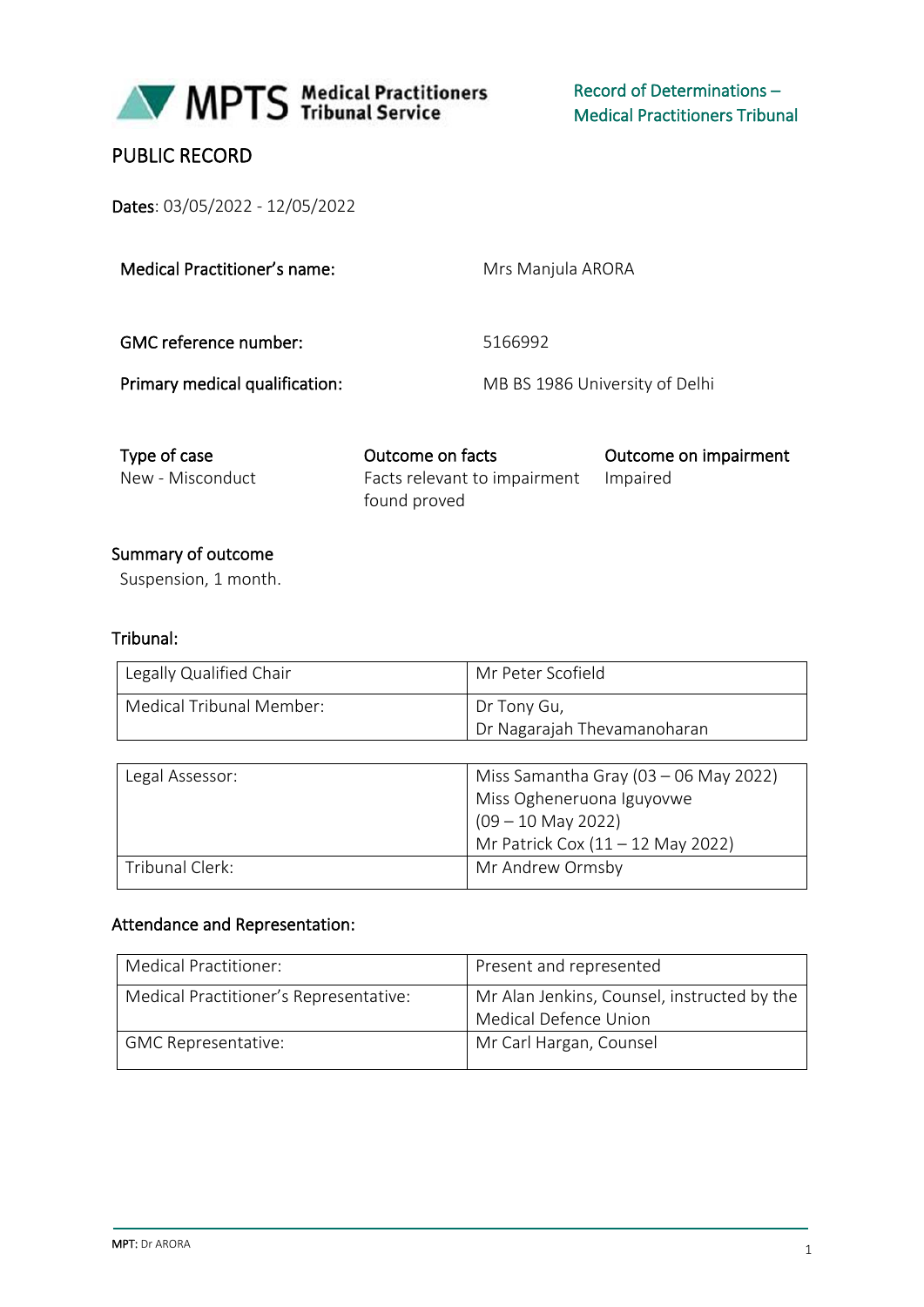### Attendance of Press / Public

In accordance with Rule 41 of the General Medical Council (Fitness to Practise) Rules 2004 the hearing was held in public.

### Overarching Objective

Throughout the decision making process the tribunal has borne in mind the statutory overarching objective as set out in s1 Medical Act 1983 (the 1983 Act) to protect, promote and maintain the health, safety and well-being of the public, to promote and maintain public confidence in the medical profession, and to promote and maintain proper professional standards and conduct for members of that profession.

### Determination on Facts - 10/05/2022

### Background

1. Dr Arora qualified in 1988 at the Lady Harding Medical College, New Delhi, India. She moved to the UK in late 1993 or early 1994, and subsequently worked as a locum out-ofhours GP in Devon. In 2010 Dr Arora relocated to Manchester and joined Mastercall Healthcare (Mastercall) as a sessional independent contractor GP.

2. Mastercall provides a range of services to patients registered with GP practices in the Stockport and Trafford areas, and its clinicians carry out consultations with patients over the telephone or in person, either at one of Mastercall's treatment centres or in the patient's home depending on their respective medical needs. In November 2019 Mastercall began a contractual association with the North West Ambulance Service (NWAS), known as the Clinical Assessment Service (CAS). That service involved NWAS paramedics referring patients awaiting ambulances to Mastercall clinicians. Those clinicians might then speak to the patients to assess their needs, and might, for example, advise them to make their own way to hospital or to see their own GP. They might also upgrade the priority given to the patient by advising NWAS to recategorize the urgency of the ambulance response.

3. It is alleged that on 29 December 2019, whilst working a shift for Mastercall, Dr Arora telephoned NWAS on one or more occasion and arranged for Mastercall's NWAS Clinical Assessment Service to be switched off without seeking agreement from a Mastercall Shift Lead, Ms A.

4. It is further alleged that on 30 December 2019 Dr Arora telephoned the IT department at Mastercall and stated that Dr B, Medical Director and former CEO at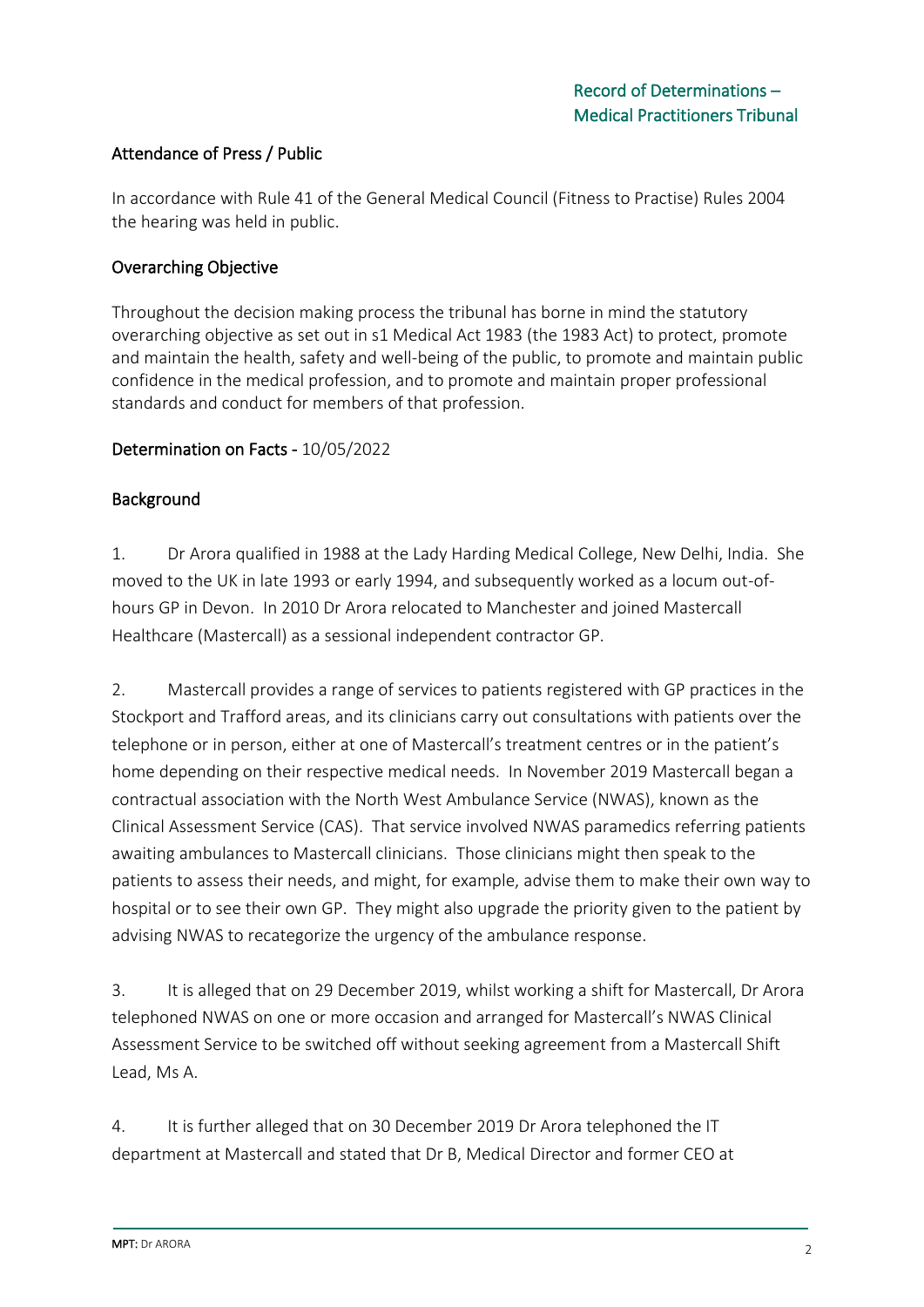### Record of Determinations – Medical Practitioners Tribunal

Mastercall, had sent her an email telling her they would give her a laptop the next time one was available, and that he had promised her a laptop. It is alleged that when she made these statements to the IT department she knew that the Dr B had not sent her the email referred to in her conversation with the IT department, nor had he promised her a laptop. It is alleged that Dr Arora's statements made to the IT department during the telephone call were dishonest.

5. The initial concerns were raised with the GMC on 21 February 2020 by Dr B.

### The Outcome of Applications Made during the Facts Stage

6. Mr Hargan, Counsel, on behalf of the GMC, applied, pursuant to Rule 17(6) of the General Medical Council (Fitness to Practise Rules) 2004 as amended ('the Rules'), for a reference to 'Dr A' in the stem of paragraph 3 of the Allegation to be amended to 'Dr B', in order to correct an error. Mr Jenkins, Counsel, on behalf of Dr Arora, made no objection. The Tribunal granted the application.

7. Mr Hargan also applied, under Rule 34 (13), to allow a witness, Ms A, to give evidence via video link XXX. Mr Jenkins made no objection. The Tribunal granted the application.

8. Mr Hargan then applied, under Rule 34 (1), to admit a further document into evidence, namely the Mastercall Standard Operating Procedure' (SOP), dated November 2019. This was to replace a document, adduced in the hearing bundle, which post-dated the events relating to paragraph 1 of the Allegation. Mr Jenkins made no objection. The Tribunal determined that it was fair to do so, and that its introduction did not cause prejudice to either party, and therefore granted the application.

9. At the close of the GMC's case Mr Jenkins made an application pursuant to Rule  $17(2)(g)$  of the Rules in respect of paragraph 4 of the Allegation, which alleged dishonesty in relation to paragraphs 2 and 3. He invited the Tribunal to determine that the GMC had adduced insufficient evidence upon which it could properly find that paragraph proved. Mr Hargan, on behalf of the GMC, opposed this application. The Tribunal refused the application. Its full decision on the application is included at Annex A.

### The Allegation and the Doctor's Response

10. The Allegation made against Dr Arora is as follows: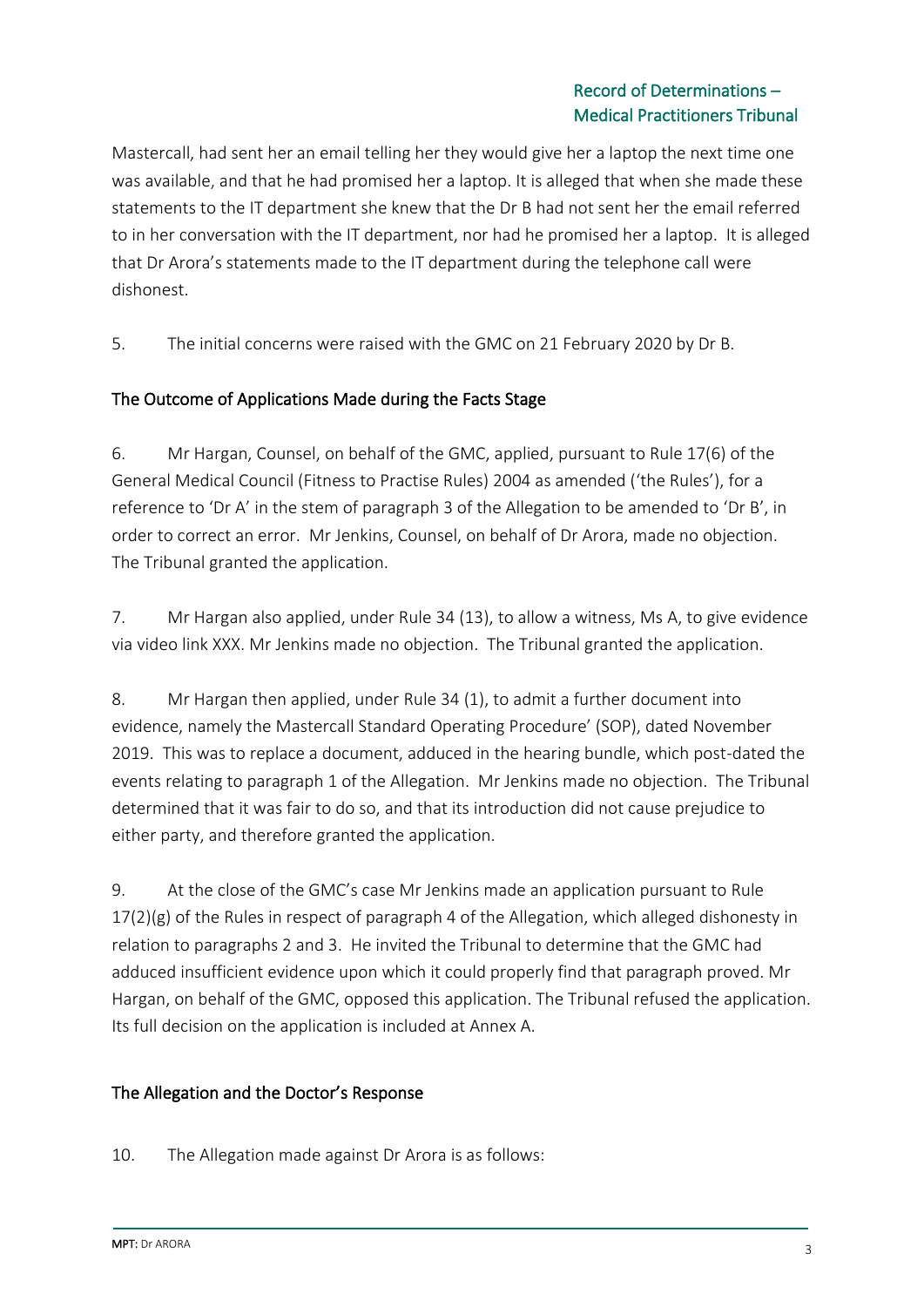'That being registered under the Medical Act 1983 (as amended):

- 1. On 29 December 2019, whilst working a shift for Mastercall Healthcare ('Mastercall') you telephoned North West Ambulance Service ('NWAS') on one or more occasion and arranged for Mastercall's NWAS Clinical Assessment Service to be switched off without seeking agreement from Ms A. To be determined
- 2. On 30 December 2019 you telephoned the IT department at Mastercall and stated that Dr B:
	- a. sent you an email telling you they would give you a laptop the next time one is available, or words to that effect; To be determined
	- b. promised you a laptop, or words to that effect. To be determined
- 3. When you made the statements referred to at paragraph 2 you knew that  $\Theta$ A Dr B had not: Amended under Rule 17(6) To be determined
	- a. sent you the email you referred to in the conversation described at paragraph 2a; To be determined
	- b. promised you a laptop, or words to that effect. To be determined
- 4. Your conduct at paragraph 2 was dishonest by reason of paragraph 3. To be determined

And that by reason of the matters set out above your fitness to practise is impaired because of your misconduct.' To be determined

## Witness Evidence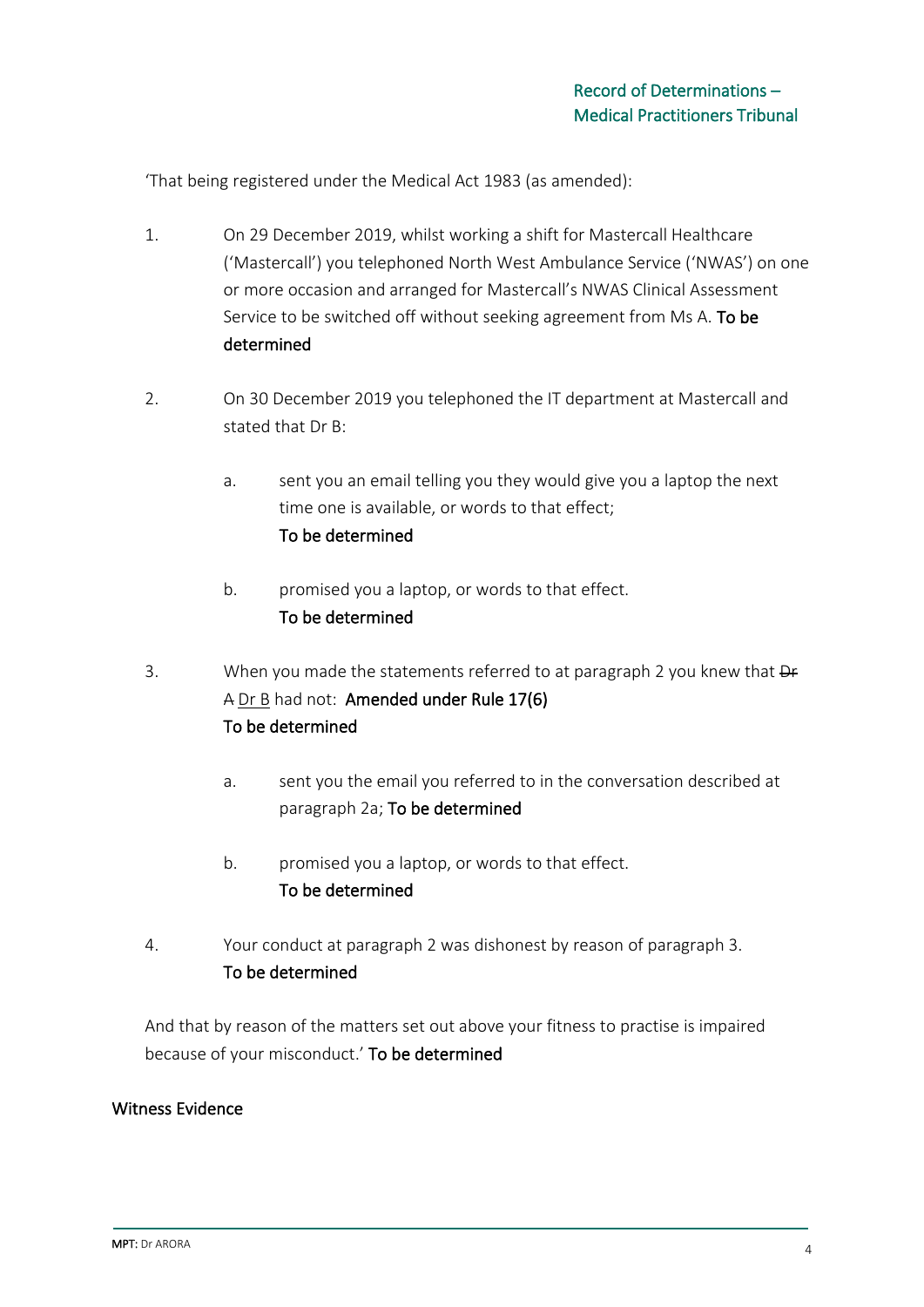- 11. The Tribunal received evidence on behalf of the GMC from the following witnesses:
	- Dr B, Medical Director at Mastercall Healthcare, in person and a witness statement dated 26 November 2020;
	- Mr C, Digital Services Manager and formerly IT Support Analyst at Mastercall Healthcare, in person and a witness statement dated 13 September 2021;
	- Ms A, Shift Lead at Mastercall Healthcare, in person and witness statements dated 18 January 2021 and 4 May 2022.

12. Dr Arora provided her own witness statement, dated 25 December 2021, and also gave oral evidence at the hearing. In addition, the Tribunal received testimonial evidence on Dr Arora's behalf from the following:

- Dr D, registered medical professional at Mastercall, dated 29 April 2021; and
- Dr E, registered medical professional at Mastercall, dated 20 April 2021.

### Documentary Evidence

13. The Tribunal had regard to the documentary evidence provided by the GMC. This evidence included, but was not limited to:

- GMC referral from Dr B, dated 21 February 2020;
- Emails between Dr B, Ms F, Ms G and Ms A, dated 29 and 30 December 2019;
- Emails between Dr B and Dr Arora, dated 24 December 2019, 31 December 2019, 20 January 2020, 22 January 2020 and 18 February 2020;
- Letters from Mastercall to Dr Arora, dated 22 January 2020 and 11 February 2020;
- Notes of Mastercall meeting with Dr Arora, dated 20 February 2020;
- Transcripts of telephone calls made by Dr Arora to NWAS on 29 December 2019; and
- Transcript of a telephone call made by Dr Arora to Mastercall IT department, dated 30 December 2019.

The Tribunal also heard the audio recordings of the three telephone calls referred to above.

### The Tribunal's Approach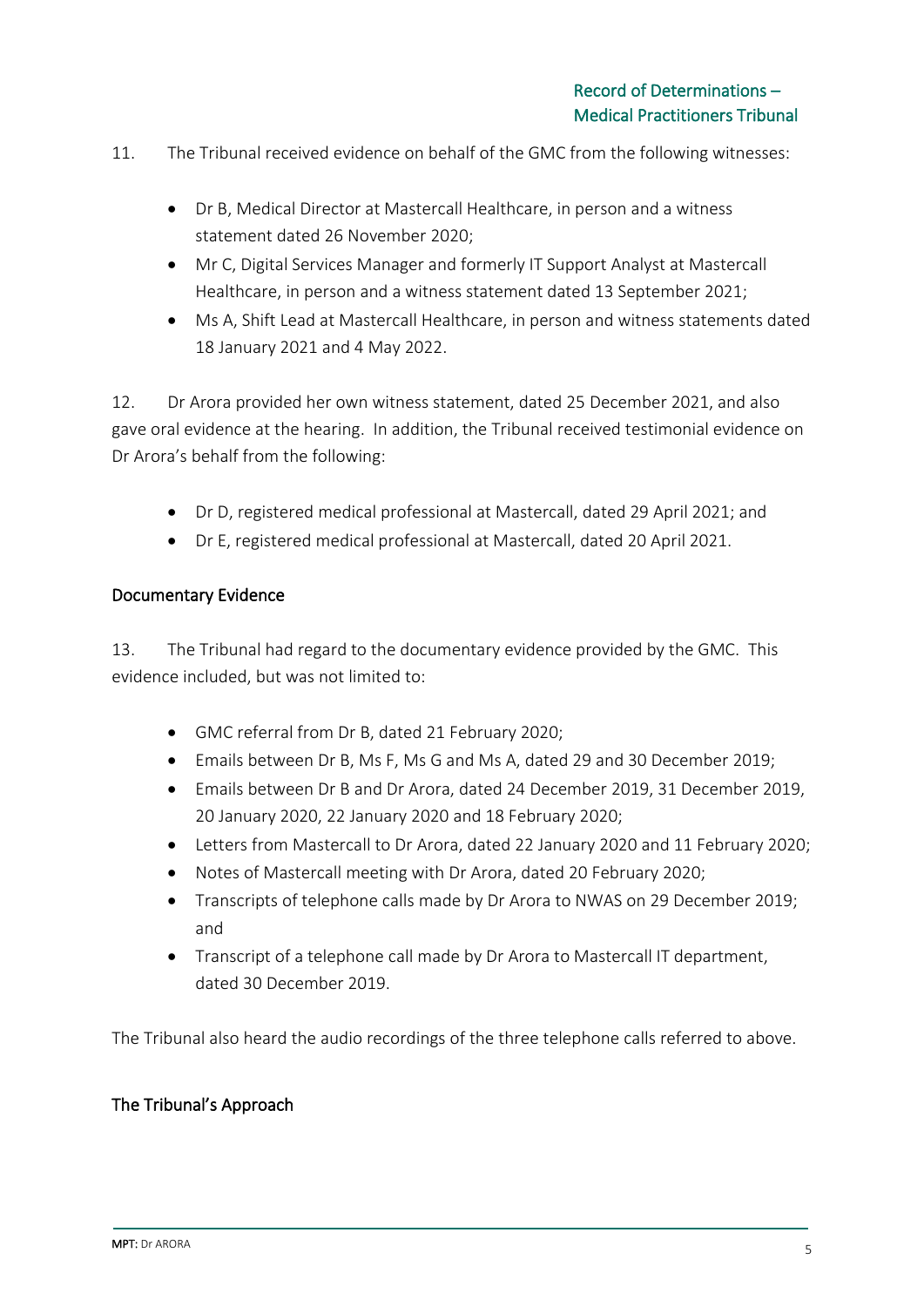### Record of Determinations – Medical Practitioners Tribunal

14. In reaching its decision on facts, the Tribunal has borne in mind that the burden of proof rests on the GMC and it is for the GMC to prove the Allegation. Dr Arora does not need to prove anything. The standard of proof is that applicable to civil proceedings, namely the balance of probabilities, i.e. whether it is more likely than not that the events occurred.

15. The Tribunal was mindful that it should not assess a witness's credibility exclusively on their demeanour when giving evidence, but that their veracity should be tested by reference to objective facts, in particular by reference to the documents in the case.

16. In determining the allegation that Dr Arora was dishonest during the course of her telephone call on 30 December 2019 the Tribunal reminded itself that it should apply the test set out in the matter of *Ivey v Genting Casinos (UK) Limited [2017] UKSC 67*. Firstly, it must ascertain (subjectively) the state of her knowledge or belief as to the facts. The reasonableness of the belief is a matter of evidence going to whether she genuinely held the belief, but it is not a requirement that the belief must be reasonable. Secondly, the tribunal must then consider whether the conduct was dishonest by the (objective) standards of ordinary decent people. There is no requirement that Dr Arora must appreciate that what she had done was, by those standards, dishonest.

17. The Tribunal had regard to the fact that Dr Arora's fitness to practise has not previously been found to have been impaired and that she has no criminal convictions. She is a person of good character. Her good character is relevant in two ways. Firstly, she has given evidence, and her good character is a positive feature which the Tribunal should take into account when considering whether or not it accepts what she said. Secondly, the Tribunal should consider whether her good character makes it less likely that she acted as alleged. It is a matter for the Tribunal to consider what weight should be given to the doctor's good character, and the extent to which it assists in reaching its determination. Good character, of itself, does not amount to a defence.

## The Tribunal's Analysis of the Evidence and Findings

18. The Tribunal has considered each paragraph and sub-paragraph of the Allegation separately and has evaluated the evidence in order to make its findings on the facts.

### Paragraph 1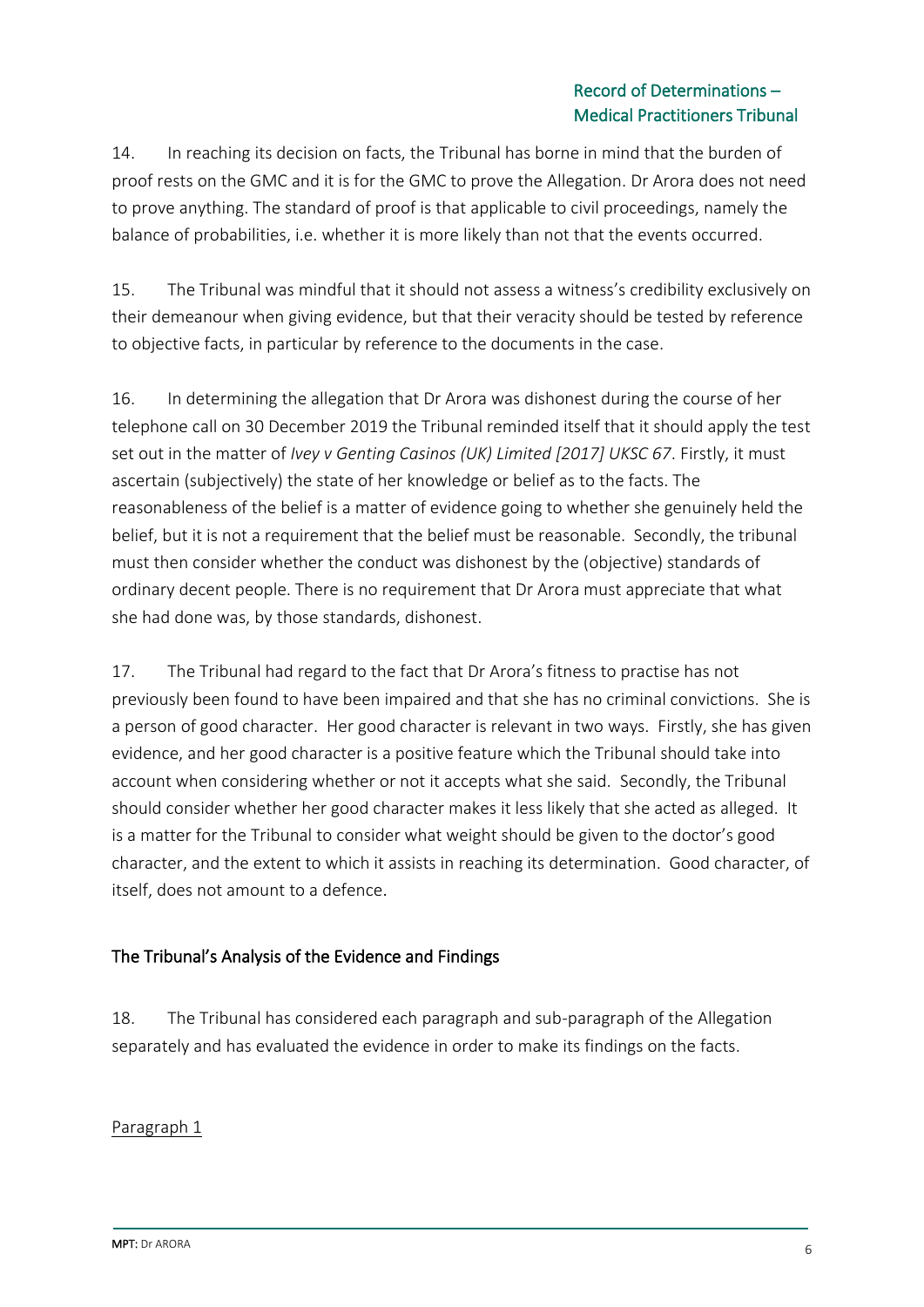19. The Tribunal considered the allegation that on 29 December 2019, whilst working a shift for Mastercall, Dr Arora telephoned NWAS on one or more occasion and arranged for Mastercall's NWAS Clinical Assessment Service to be switched off without seeking agreement from Ms A.

20. Mr Hargan, in his submission, referred the Tribunal to the evidence of Ms A. Whist she stated that she was unsure whether or not clinicians were informed that they did not have the authority to '*switch off*' the NWAS service, she added that it should be "*glaringly obvious that you would not ring NWAS directly to pause the service, and it would be an unwritten rule that Mastercall clinicians would not contact NWAS to switch off the service without seeking consent from a Shift Lead*."

21. Ms A also quoted, in her statement, from the 'Mastercall Standard Operating Procedure' (SOP), dated November 2019, as follows:

"*in the event that the clinicians on rota cannot handle the volume of demand from NWAS the Service Lead on duty may first seek resilience, and then contact the Contact NWAS Clinical CAS coordinator on 0151 448 7877 to discuss the situation and jointly review the risks. If a joint decision to suspend the service is made, the service will be closed after 15 minutes to allow sufficient time for the Shift Duty Manager to make all Clinical Hub staff aware. Once flow has returned to a manageable rate the Service 17 Lead on duty should inform the NWAS dispatcher to recommence dispatch to the CAS*."

22. Mr Hargan submitted that the SOP was important, and invited the Tribunal to consider how "*realistic*" it was that Dr Arora had not read it, in the context of 'Good medical practice' which made it clear that medical practitioners should keep up to date on guidance relating to their work. He suggested that Dr Arora's denial that she had read the SOP was because she realised that, if she accepted having read it, she would be admitting that she had breached its terms. Mr Hargan also reminded the Tribunal of Dr B's evidence that no other doctor had ever asked for the service to be switched off, either before or after 29 December 2019.

23. In her oral evidence to the Tribunal Dr Arora said, "*I did not know that clinicians did not have that authority. Nobody had clarified that to myself. Nobody had ever stated that doctors can't speak to a CAS Shift Lead*". She also said, "*I was not given training. I did not have the SOP*". Dr Arora referred to the fact that there were two Shift Leads on duty, one at Mastercall and the CAS Lead at NWAS. She said, *"if I ever approached the Mastercall Shift Lead they would say 'why don't you call the NWAS Lead?'"*.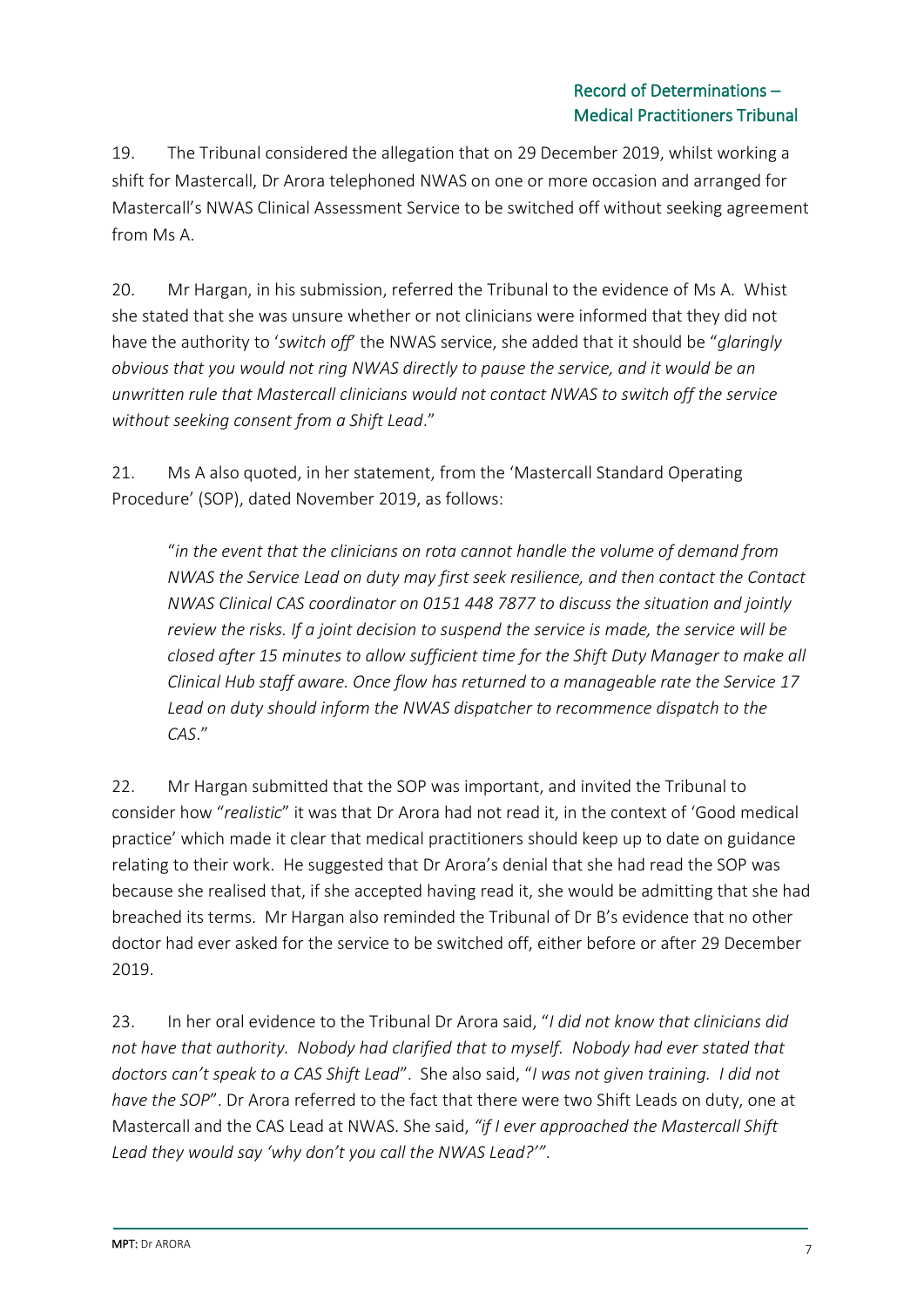24. Mr Jenkins reminded the Tribunal that Mastercall had started to deal with a retriaging system with NWAS for the first time in November 2019, and that Dr B himself had said "*it was hard to get your head around*". He submitted that there was no distribution list for the SOP, as there was for the later document which post-dated the incidents on 29 December 2019. He said that the GMC's case that Dr Arora must have seen the SOP was "*ludicrous*".

25. In relation to the SOP, the Tribunal reminded itself that it was for the GMC to prove that she had seen that document, and that she had, therefore, knowingly breached the paragraph set out by Ms A. It was not for Dr Arora to prove that she had not. In the absence of any evidence to prove that it was more likely than not that she had seen it, the Tribunal accepted Dr Arora's evidence that she had not received any specific training in relation to the CAS and that she had not seen the SOP.

26. The Tribunal next considered the dispute between the parties about the interpretation of the words "*switched off*" in paragraph 1 of the Allegation. Mr Hargan submitted that any differentiation between the word 'stopped' and the word 'suspend' was a "*red herring*". In either case, he said, the system was not working. He submitted that Dr Arora had lied in denying that she 'stopped' the service, because she knew she was wrong to have done so.

27. Mr Jenkins submitted that Dr Arora had not asked for the service to be switched off, and that in each of the two telephone calls she was asking for a "*pause*". He contended that there was a difference in terminology, and submitted that Dr B had referred to "*semantics*".

28. The Tribunal, however, had regard to the entirety of Dr B's evidence in that regard, and not just to his use of the word "*semantics*". During his evidence in chief Dr B was asked about his view of the phrase 'temporarily suspend'. He replied, "*I think that we could get bogged down in semantics, but when the ability to transfer patients is stopped it's stopped, whether it's temporary or permanent*". In response to a question in cross-examination he said, "*I don't see there's a fundamental difference between suspending and stopping*".

29. The Tribunal accepted Dr B's evidence on that point, and noted his observation that, "*it's a bit like a junior doctor deciding there were too many patients in A & E and locking the doors of the hospital. It's unacceptable*." It therefore concluded that the term "*switched off*" was not misplaced or inappropriate within paragraph 1 of the Allegation, since it reflected the fact that the CAS service was stopped, even if temporarily, as a consequence of the telephone calls to NWAS made by Dr Arora.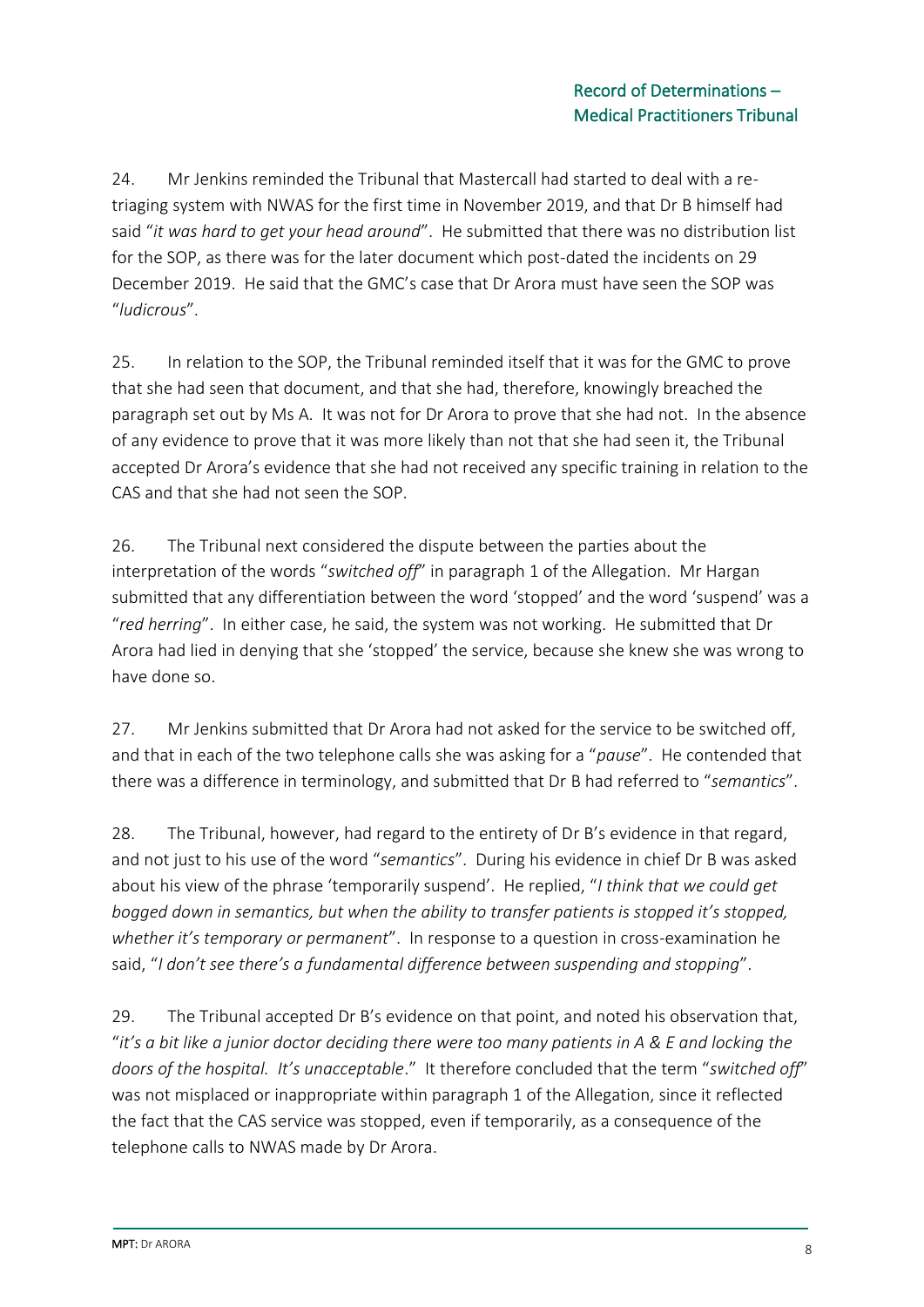30. Having reached that conclusion, the Tribunal than went on to consider the evidence provided by the transcripts of those telephone calls, and the exact words it had seen in those transcripts and heard in the audio recordings.

- 31. It noted, in the first telephone call, the following exchange:
	- *DR A: Hi. I just wanted to say that there are too many cases coming up and we are not able to clear the load yet.*
	- *REC: Okay.*
	- *DR A: So can we taper it down a bit, clear it off and then get some more in -*
	- *REC: Sure, do you want to just suspend then, we'll just leave it what it is, and then now we'll suspend, how long do you want to suspend for, doctor?*
	- *DR A: Shall we do it for an hour, hopefully should clear up within the hour, and then …*
	- *REC: One hour, okey dokey,*
	- *DR A: Okay.*
- 32. It noted, in the second telephone call, the following exchange:
	- *DR A: Hi* [Ms I]*, it's Dr Arora here, I just wanted to check if at all they can slow down the influx because I think the shift leader was trying to get some doctors from BartonDoc* [sic] *or GoToDoc to help in other ways.*
	- *REC: Ah right, okay.*
	- *DR A: There are eight, nine patients still pending, can we clear those and then maybe …*
	- *REC: Right, so do you just want to suspend for a while?*
	- *DR A: For a while, yeah, just a while.*

33. The Tribunal had regard to the fact that, in both cases, Dr Arora did not, herself, ask for the service to be suspended, at least not using that specific term. In the first telephone call she said "*can we taper it down a bit, clear it off and then get some more in*". In the second telephone call she asked to "*slow down the influx*". In both telephone calls it was the other party, Ms H and Ms I respectively, who first used the word "*suspend*".

34. Had paragraph 1 of the Allegation ended after the words "*arranged for Mastercall's NWAS Clinical Assessment Service to be switched off*" it would have been necessary for the Tribunal to have given greater consideration to the question of whether or not the exact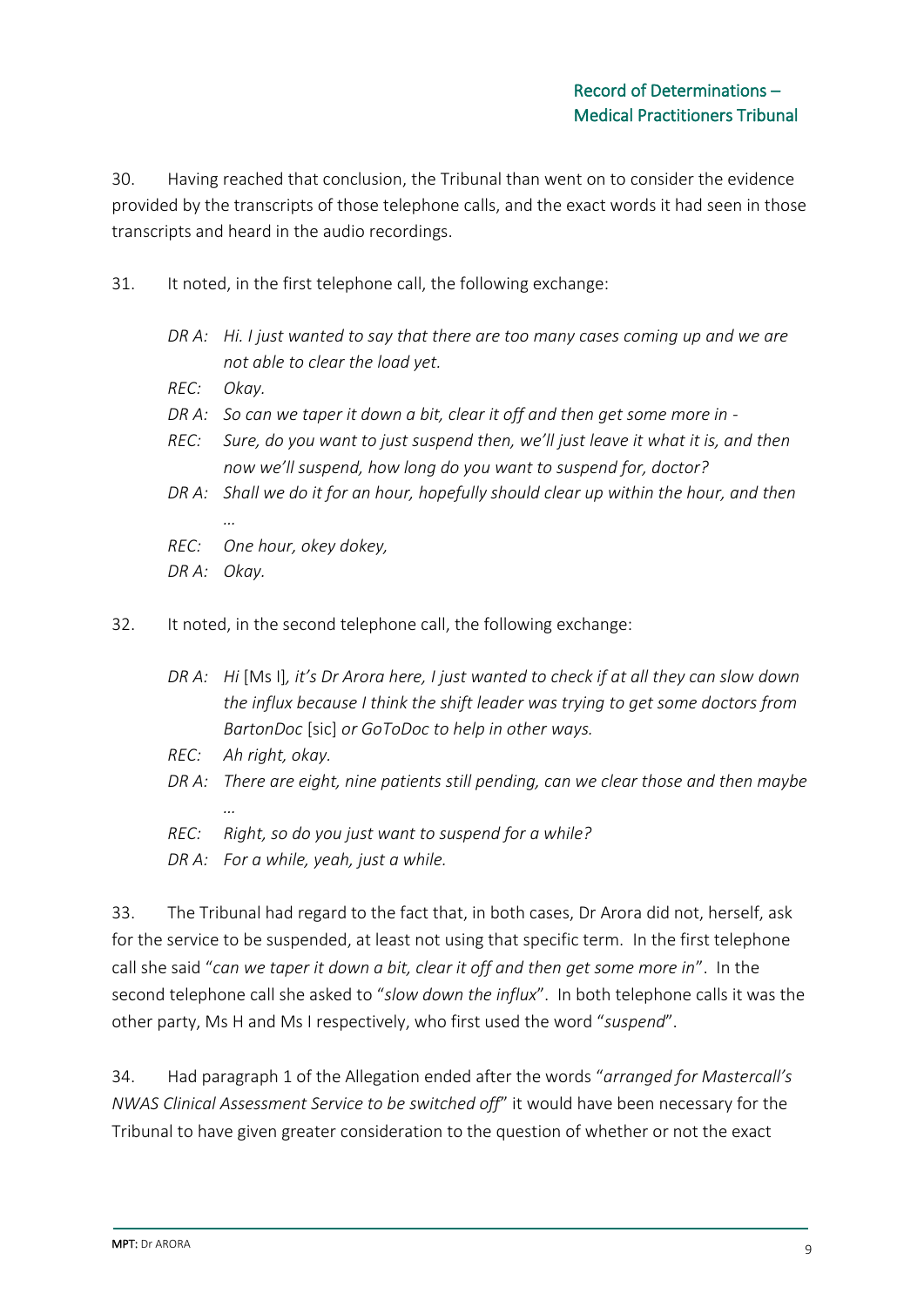words used by Dr Arora meant that the paragraph was proved. However, it did not end there. It continued with the words "*without seeking agreement from Ms A.*"

35. In her oral evidence Ms A said, "*I did a 1 – 11 that day. From my recollection it had been switched off in the morning*." By reference to the times mentioned in both telephone calls it was probable that the first was made at approximately 10.30 hrs and that the second was made at approximately 12.50 hrs. Both were made, the Tribunal concluded, before Ms A began her shift. That would be consistent with her recollection.

36. The Tribunal noted Ms A's email, sent at 15.43 hrs on the same day, 29 December 2019:

"*I'm sure that Ms K has already spoke to* [Ms F]*, but just to make you aware that Dr Arora has twice called NWAS today to turn off CAS. We were only made aware when the Clinician from NWAS called to say he was escalating it to the CCG. Ms K has spoken to Dr Arora and advised that she must not turn CAS off. Further to this, Dr Arora has come over to me on a number of occasions to tell me that CAS was unmanageable and that I needed to turn it off. In my opinion, it was not. She was questioning where the other clinician was as we had a GTD Dr helping us out. Yesterday she came to me 3 times to ask if* [Dr J] *needed help as she had been on the same call for a while. It seems to be completely lost on her that she is wasting time coming to discuss this with me, when she could be triaging calls!*"

37. The Tribunal was unable to infer precisely when Dr Arora went to Ms A to say that the service was unmanageable and needed to be turned off, although it was possible that those conversations occurred the same afternoon, that is after the morning telephone calls rather than before. However, the Tribunal did draw the inference the doctor had some awareness that she should raise operational matters with the Mastercall shift lead.

38. Whatever the case, the Tribunal had to determine the GMC's case as it is set out in the Allegation. In paragraph 1 it is specifically alleged that Dr Arora arranged for the service to be switched off "*without seeking agreement from Ms A*". Ms A's evidence was clear and unambiguous. Her shift, on that day, did not begin until 13.00 hrs, after the two telephone calls to NWAS were made by Dr Arora. It would not have been possible for the doctor to have sought agreement from Ms A. On that basis alone, the Tribunal concluded, paragraph 1 of the Allegation could not be made out.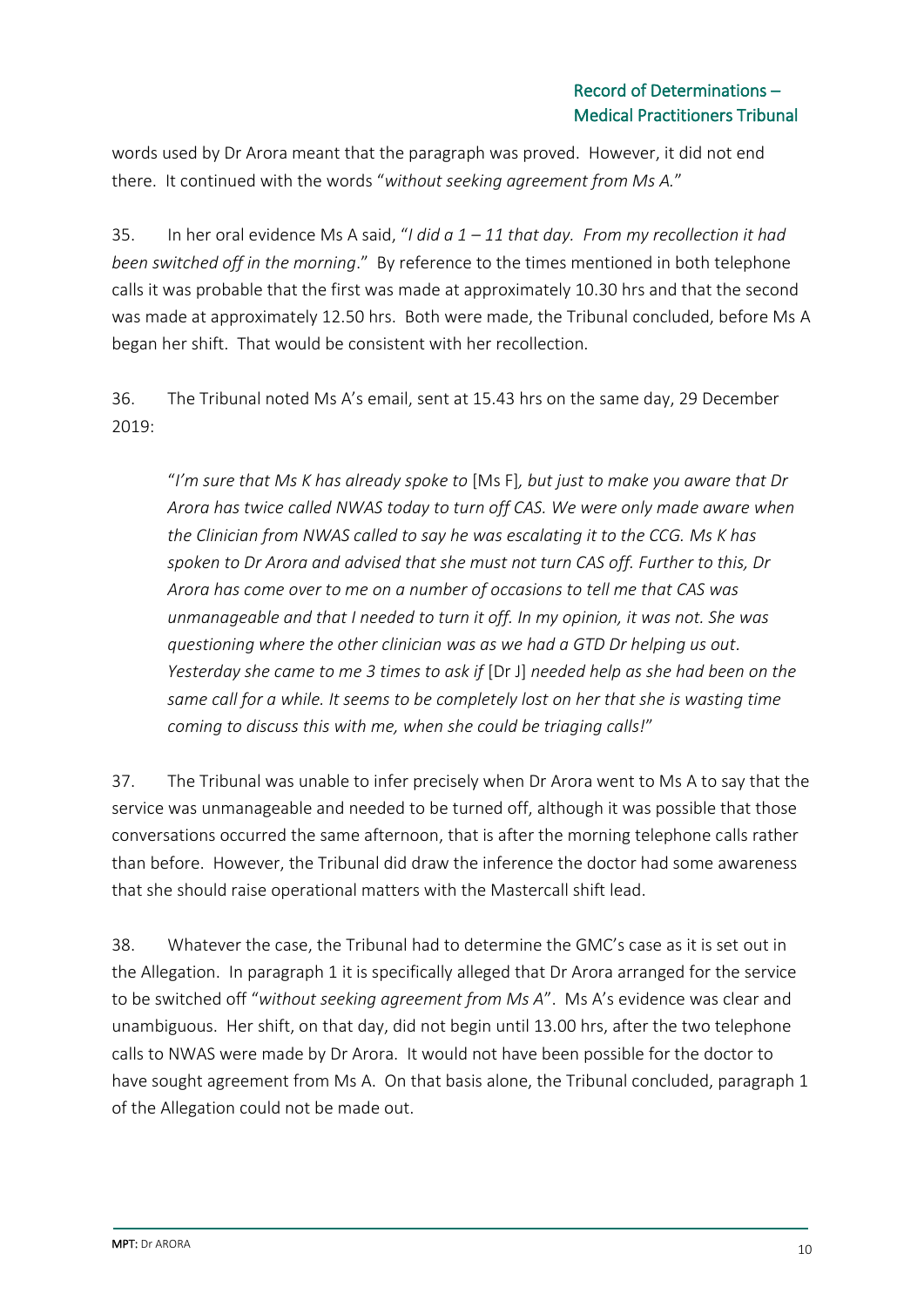39. Accordingly, the Tribunal determined that paragraph 1 of the Allegation was not proved.

Paragraph 2

40. On 24 December 2019 Dr B sent an email to Dr Arora which included the following:

"*We don't have any laptops at present, but I will note your interest when the next roll out happens.*

*Technology is advancing, we may soon be able to allow clinicians to use their own computers, watch this space*."

41. On 30 December 2019 Dr Arora spoke by telephone to Mr C, then the IT Support Analyst at Mastercall. During that conversation she said:

"*DR A: Oh right, because he* [Dr B] *didn't have a laptop and he sent me an email that the next time it's available he'll give it to me, so you have laptops and I thought it's best that I take one because I don't want too many people to be involved, just him and you directly, because it's my … it's* [Dr B] *who has promised it*."

42. The Tribunal heard the passage quoted above in the audio recording, and read the transcript of the conversation in which it is set out. It also noted Dr Arora's acceptance, during cross examination, that she had told Mr C that Dr B had sent her an email telling her that he would give her a laptop the next time one was available, and that he had promised her a laptop.

43. Accordingly, the Tribunal found both paragraphs 2a and 2b proved.

## Paragraph 3

44. Mr Hargan submitted that what Dr Arora was trying to do was "*obvious*"; that she was trying to get a computer. He reminded the Tribunal that Mr C had thought Dr B had authorised one and that he could therefore give her one, and referred to the same witness's evidence that no other clinician had ever approached him in the way that Dr Arora had done.

45. Mr Jenkins referred to Dr B's email and asked the Tribunal what, in its view, Dr Arora understood from that email. He submitted that she interpreted it as a "*thumbs up*". Her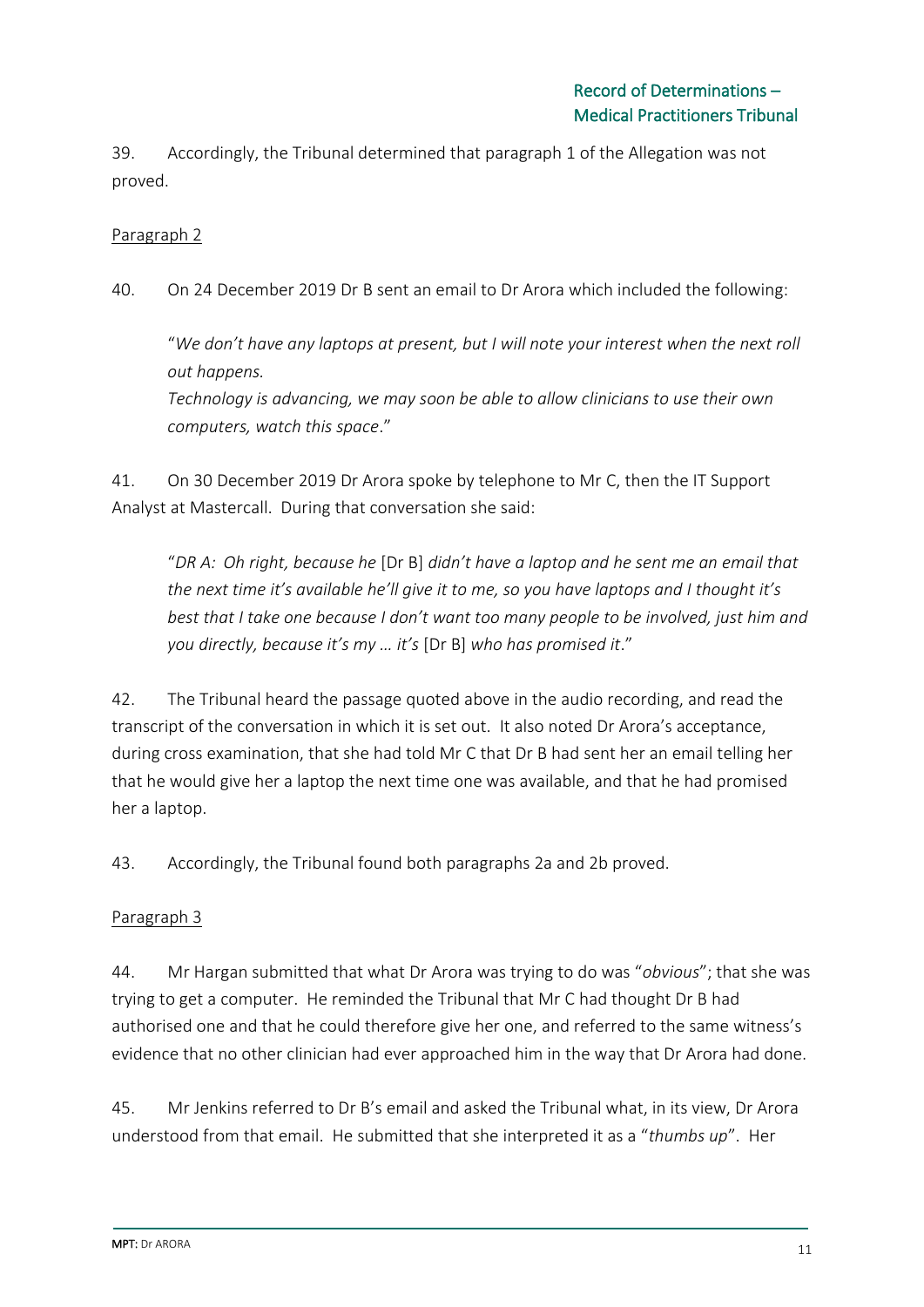position, he said, was that if she had been told she was not going to get a laptop "*we wouldn't be here*".

46. The Tribunal had regard to Dr Arora's statement, in which she said, "*I accept that I perhaps interpreted* [Dr B's] *words 'note your interest' as something more definite than he actually meant, and I said to* [Mr C] *that he had said I could have one next time one was available*". In her oral evidence she said, "*I can only state that I took it that he would give me one*".

47. The Tribunal concluded that the words "*I will note your interest*", whilst not being a firm indication that Dr Arora would be given a laptop, were capable of interpretation as being a positive response to her request. On balance, it decided, reasonable people considering the effect of those words would feel that it was likely that, in due course, she would receive a company laptop. It had regard to Mr Hargan's submission that the second sentence in the email, about clinicians using their own computers in the future, made it clear that she was not likely to receive a laptop. However, it did not accept that part of his submission, and gave little weight to the second part of the email.

48. The Tribunal reminded itself of Dr B's evidence that Dr Arora was not "*at the top of the list*", that he meant his communication on 24 December 2019 to be a "*holding email*", and that he "*didn't want to give negative messages on Christmas Eve and before the busiest time of the year*". He did not, however, say that Dr Arora could not have a laptop. As set out above, the Tribunal concluded that it was more likely than not that Dr Arora did interpret Dr B's email as a positive response, and that she had a genuinely held belief that, as and when a laptop became available, she would receive one.

49. Accordingly, the Tribunal determined that paragraph 3a of the Allegation was not proved.

50. The Tribunal then went on to consider paragraph 3b. It first considered whether or not there was any equivalence between Dr Arora's general understanding that Dr B would give her a laptop when one was available and her particular use of the words "*it's* [Dr B] *who has promised it*". The Tribunal concluded that there was a difference in degree, and that the word "*promised*" connoted a more specific and more definitive statement.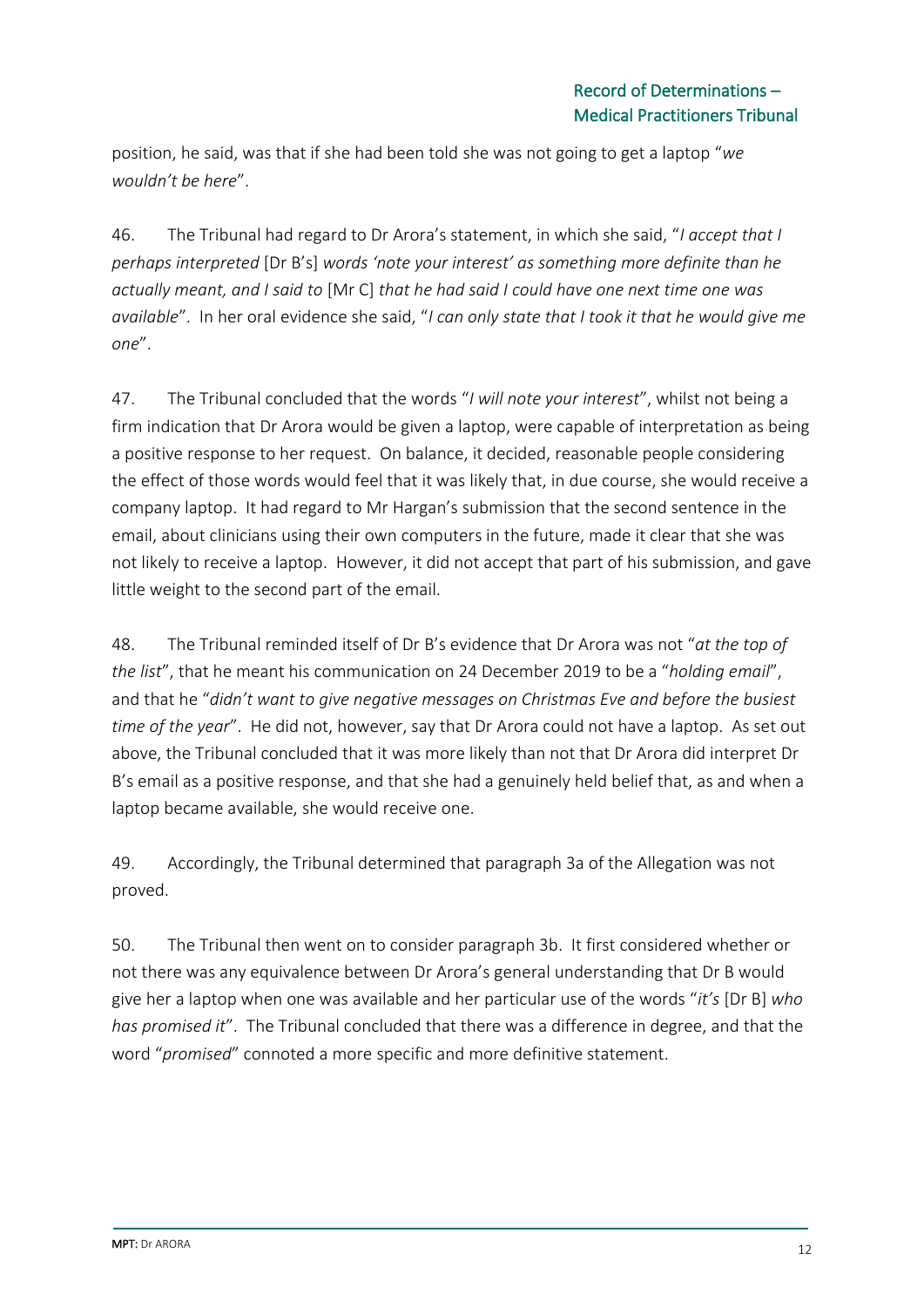51. Mr Hargan, in his submission, invited the Tribunal to conclude that Dr Arora's language was "*clear and unambiguous*". Mr Jenkins, in his submission, accepted that Dr Arora "*was not saying she doesn't understand 'promise'*"

52. The Tribunal had regard to the fact that English was not Dr Arora's first language. Indeed, it noted what she said in her witness statement about her understanding of Dr B's words, "*I will note your interest*". She said, "*This misinterpretation by me was possibly due to the fact that English is not my first language*."

53. Mr Hargan went to great pains to deal with this point in his submission. He said that since coming to the UK in 1993 or 1994 there had never been any suggestion of the doctor having any difficulty with English. He described her as an intelligent and articulate witness whose command of English was very good. He went on to say that Dr Arora was "*very easily able to answer questions in cross-examination*", that she was "*able to formulate arguments very well*", that she could "*adapt her evidence as she went along*", that she was "*able to anticipate questions*" and that she was also able to "*refer back to earlier questions*". The Tribunal accepted that part of Mr Hargan's submission in its entirety. It also reminded itself that Mr Jenkins, as set out in paragraph 51, above, accepted that the doctor was not putting the case that she did not understand the word 'promise'.

54. Indeed, the Tribunal noted that, whilst her witness statement did deal with her understanding of Dr B's reference to "*I will note your interest*", it was entirely silent on her own use of the words, "*it's* [Dr B] *who has promised it*".

55. In her oral evidence, during evidence in chief, Dr Arora said, "*I think the word 'promised' was not appropriate, maybe not the word I should have used, but I thought he wanted to give it to me*".

56. In cross-examination, when asked if she accepted that Dr B "*did not promise you a laptop, yes or no?*" she replied "*It's the connotation that I had taken from it*". She went on to say, "*I said he has promised it because I took it that he intends to give me one*". However, when it was put to her that, "*You know what a promise is*" she referred to Dr B's oral evidence and his use of the word "*semantics*". When pressed further, she declined to answer Mr Hargan's questions. He put it to her that there was a "*huge leap*" between the phrase "*note your interest*" and a promise, and she debated the words "*huge leap*" rather than answer the question. Mr Hargan the rephrased the question, and suggested that a promise was "*a world away*" from Dr B's words. Again, Dr Arora chose to debate the meaning of "*a*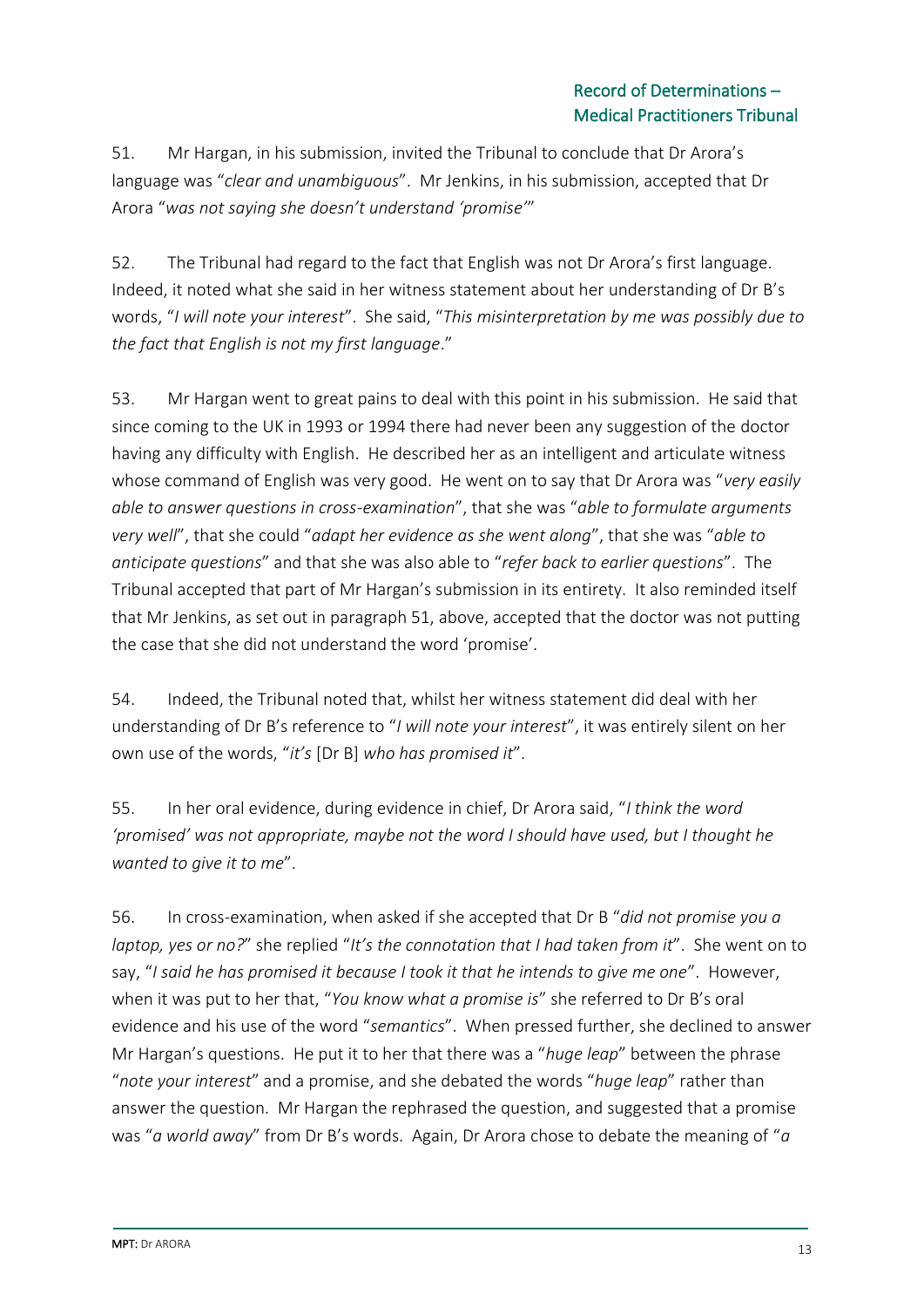### Record of Determinations – Medical Practitioners Tribunal

*world away*" rather than explain her understanding of a 'promise'. At the end of that line of questioning Dr Arora refused to say any more about what, in her understanding, was the meaning of 'promise', and repeatedly said "*It's up to you*" or suggested that Mr Hargan should interpret her use of the word in any way he thought fit.

57. The Tribunal concluded that, in marked contrast to the rest of her oral evidence, Dr Arora was evasive when dealing with her words to Mr C, "*it's* [Dr B] *who has promised it*" and with paragraph 3b of the Allegation.

58. On the balance of probabilities, the Tribunal determined that, at the time Dr Arora used those words, she knew that Dr B had made no such promise, even if she interpreted his email generally as being a positive response to her request for a laptop.

59. Accordingly, the Tribunal found paragraph 3b of the Allegation proved.

### Paragraph 4

60. As a consequence of its findings in relation to paragraph 3a of the Allegation, it follows that paragraph 4 is not proved in respect of paragraphs 2a and 3a.

61. The Tribunal went on to consider paragraph 4 as it relates to paragraphs 2b and 3b. It has already determined that Dr Arora did state to Mr C that Dr B promised her a laptop (paragraph 2b), and it has already determined that, at the time she made that statement, she knew that he had made no such promise (paragraph 3b).

62. In determining this part of the Allegation the Tribunal looked at the entirety of the evidence in relation to the doctor's conversation with Mr C, not only to that part of it quoted at paragraph 41, above.

63. Mr Hargan, in his submission, contended that it was only after Dr Arora had been told by Mr C that Dr B was on leave that she said what she did.

However, the Tribunal noted that it was Dr Arora who first mentioned Dr B by name, and that she did so in the anticipation of Mr C being able to speak to him:

- "*DR A: Right, okay, I think* [Dr B] *might be in as well* ['tomorrow', that is 31 December 2019].
- *IT: Right, okay.*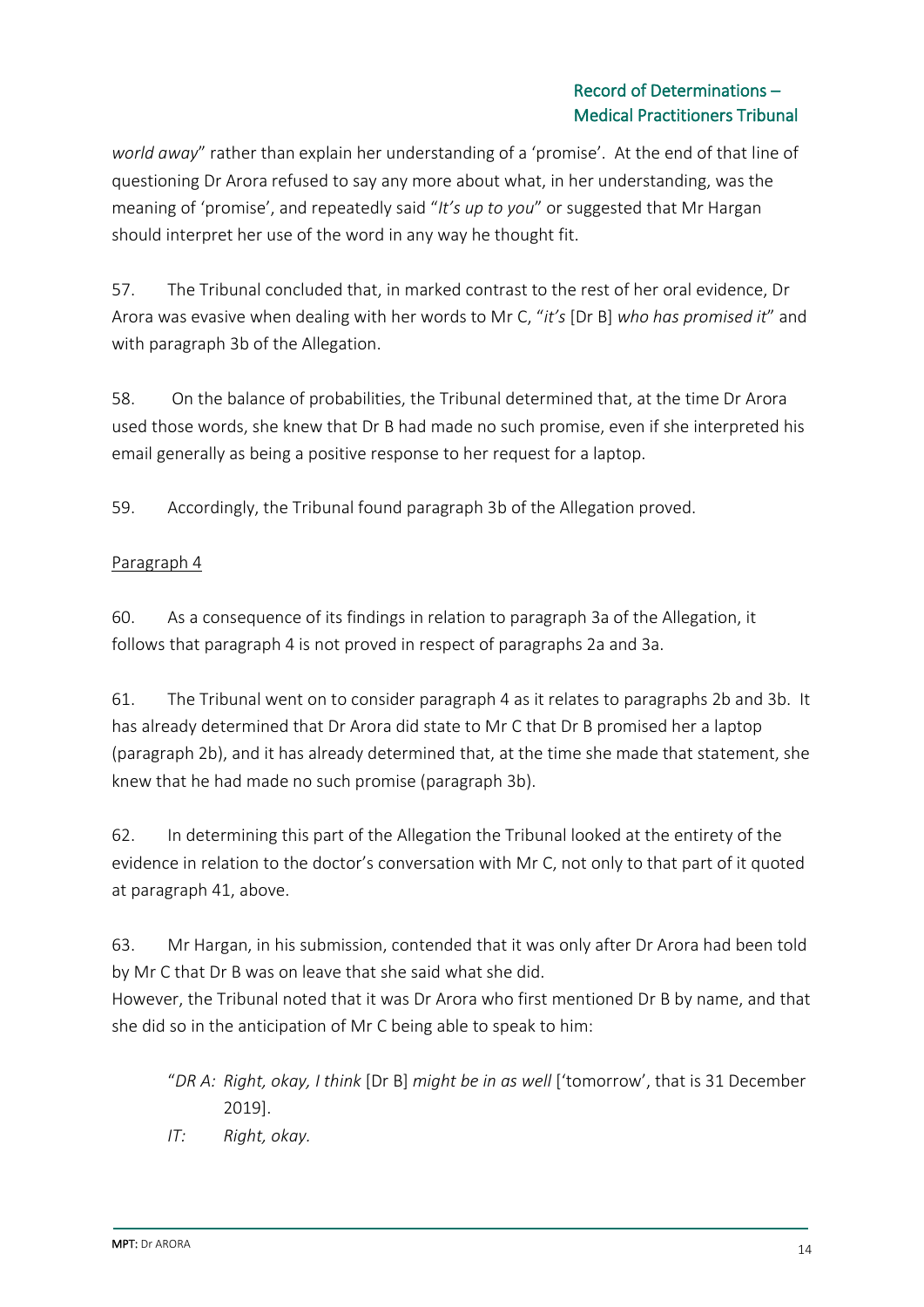*DR A: Yeah, will you be able to speak to him directly, we talked about the laptop*."

64. The Tribunal concluded that Dr Arora had the intention, from the outset, that Dr B would be spoken to by Mr C, and that he would be able to say whether or not she should receive a laptop.

65. Whilst Dr B had said, in his email of 24 December 2019, that "*We don't have any laptops at present*", the Tribunal had regard to Dr Arora's unchallenged evidence that she had what she thought was a subsequent conversation with Ms F, Head of Operations at Mastercall, in which she had been told that the IT department did have laptops, and that she should approach that department.

66. It was more likely than not, the Tribunal concluded, that Dr Arora had spoken to Mr C on 30 December 2019 in the light of that new information, and that it was not an attempt to go behind Dr B's back, nor to mislead the IT department.

67. Furthermore, the Tribunal accepted Mr Jenkins' submission that Dr Arora had never told Mr C that Dr B had 'authorised' her receipt of a laptop. That position was confirmed by her later email to Dr B, in which she said, on 18 February 2020:

"*Dear* [Dr B] *I was told there were ample laptops returned and available for home triage. I had not stated you have authorised a laptop/computer for me*."

68. In summary, the Tribunal determined that Dr Arora did not have a dishonest intent when speaking to Mr C on 30 December 2019, and that she did not set out to attempt to mislead him during the course of that conversation. She always had the intention, the Tribunal concluded, that Dr B would have the final say as to whether or not she would receive a laptop.

69. Nonetheless, as the Tribunal has already determined, Dr Arora did tell Mr C that Dr B had 'promised' her a laptop, knowing that he had not, in fact, made that promise.

70. In deciding whether or not Dr Arora was dishonest the Tribunal had regard to her good character, and to the testimonials it had received on her behalf. It accepted, in general terms, that she was not a dishonest person.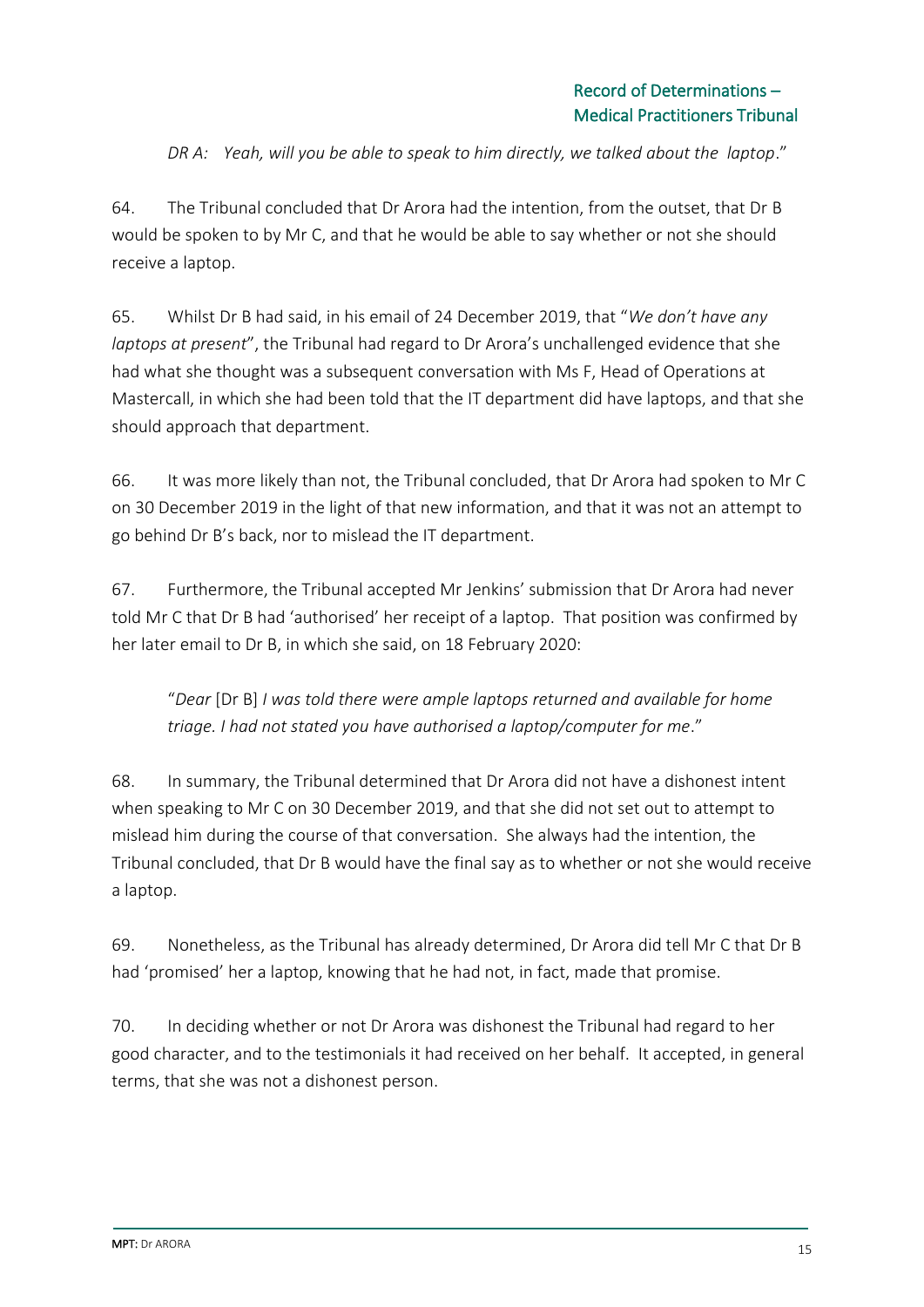### Record of Determinations – Medical Practitioners Tribunal

71. With specific reference to her use of the word 'promised', the Tribunal concluded that it was more likely than not that Dr Arora exaggerated the position in order to reinforce her request for a laptop. As she herself accepted, it was not appropriate to use that word, and she should not have said what she did.

72. In that context, however, the Tribunal had regard to the test set out in *Ivey v Genting Casinos*. It has already determined that, subjectively, Dr Arora knew she had not been promised a laptop by Dr B. It went on to consider the objective element of that test, and concluded that ordinary, decent people would consider her use of the word 'promised' as dishonest.

73. The Tribunal, again, concluded that Dr Arora had not set out to be dishonest, and that she had not set out to mislead Mr C. Rather, she had exaggerated the position in her use of one inappropriate word. Nevertheless, it determined that, in the specific use of that one word, on that one occasion, she had been dishonest.

74. Accordingly, the Tribunal found paragraph 4 of the Allegation proved, in relation to paragraphs 2b and 3b.

## The Tribunal's Overall Determination on the Facts

75. The Tribunal has determined the facts as follows:

'That being registered under the Medical Act 1983 (as amended):

- 1. On 29 December 2019, whilst working a shift for Mastercall Healthcare ('Mastercall') you telephoned North West Ambulance Service ('NWAS') on one or more occasion and arranged for Mastercall's NWAS Clinical Assessment Service to be switched off without seeking agreement from Ms A. Not proved
- 2. On 30 December 2019 you telephoned the IT department at Mastercall and stated that Dr B:
	- a. sent you an email telling you they would give you a laptop the next time one is available, or words to that effect; Determined and found proved
	- b. promised you a laptop, or words to that effect.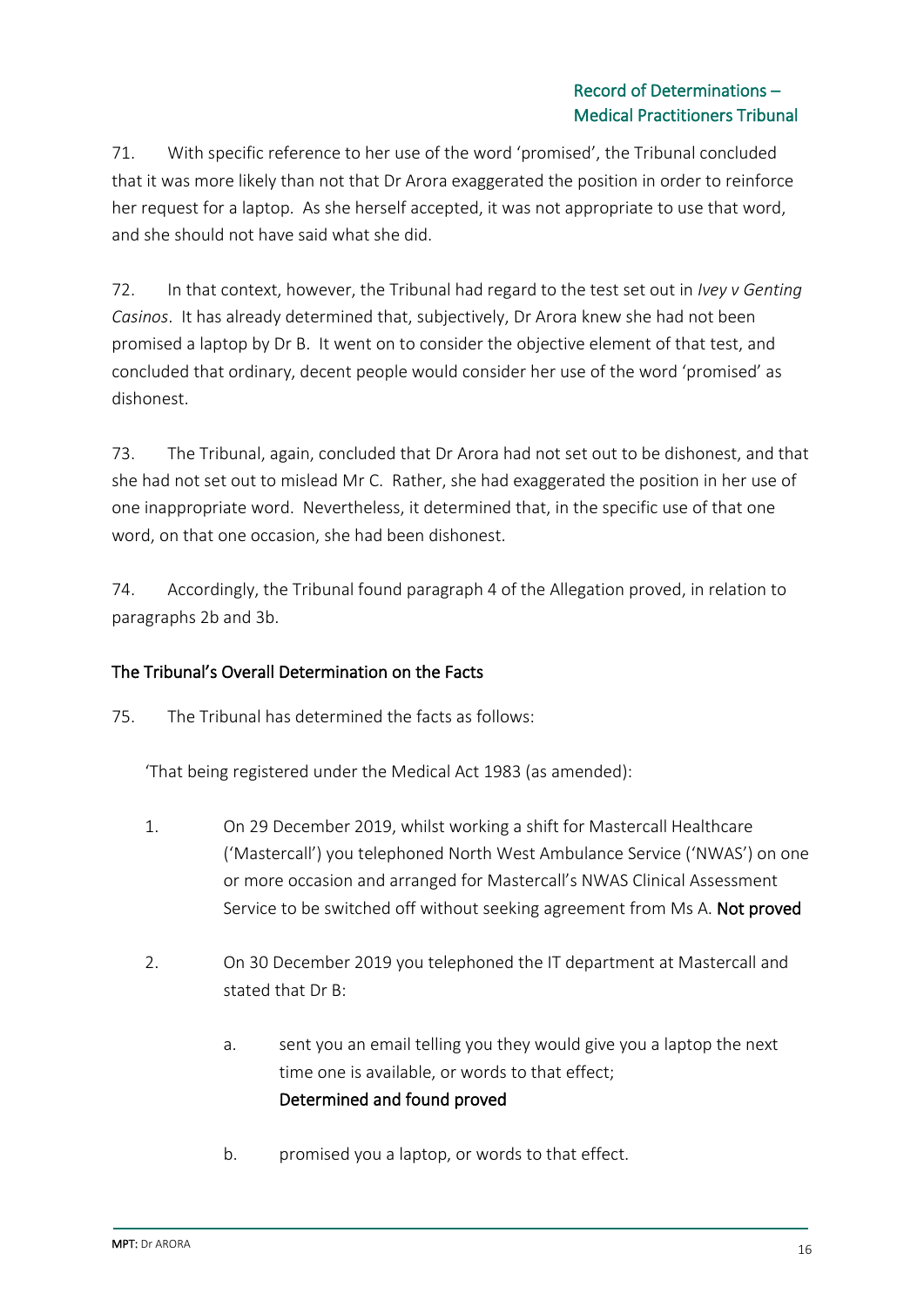### Determined and found proved

- 3. When you made the statements referred to at paragraph 2 you knew that  $\theta$ A Dr B had not: Amended under Rule 17(6) Not proved
	- a. sent you the email you referred to in the conversation described at paragraph 2a; Not proved
	- b. promised you a laptop, or words to that effect. Determined and found proved
- 4. Your conduct at paragraph 2 was dishonest by reason of paragraph 3. Not proved in relation to 2a and 3a Determined and found proved in relation to 2b and 3b

And that by reason of the matters set out above your fitness to practise is impaired because of your misconduct.' To be determined

### Determination on Impairment - 11/05/2022

1. The Tribunal now has to decide in accordance with Rule 17(2)(l) of the Rules whether, on the basis of the facts found proved, Dr Arora's fitness to practise is impaired by reason of misconduct.

### The Evidence

2. The Tribunal has taken into account all the evidence received during the facts stage of the hearing, both oral and documentary.

### Submissions

### Submissions on behalf of the GMC

3. On behalf of the GMC, Mr Hargan submitted that Dr Arora's fitness to practise was currently impaired by reason of misconduct.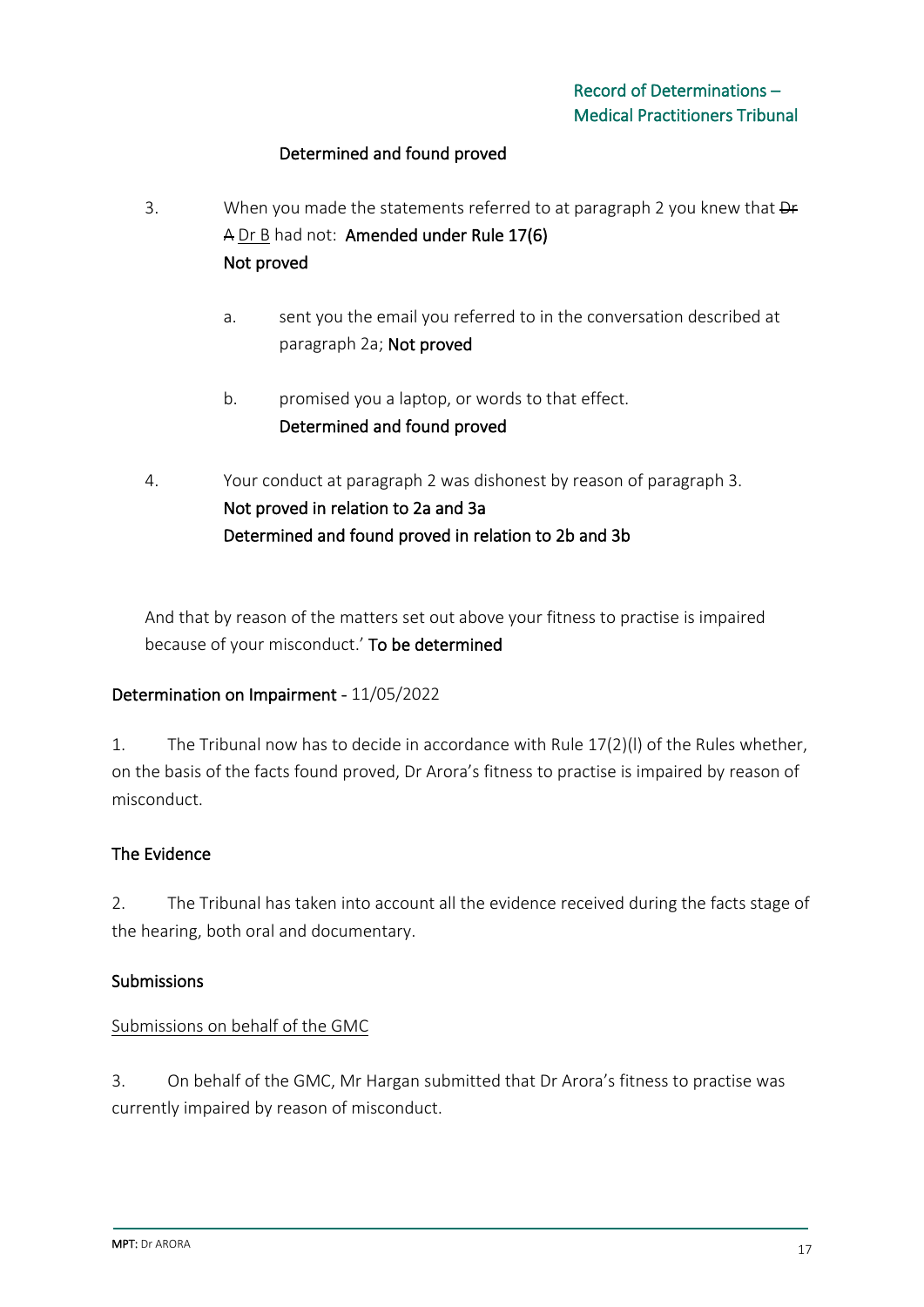4. Mr Hargan referred to relevant case law and submitted that Dr Arora had brought the medical profession into disrepute, that she had breached a fundamental tenet of the profession, that her integrity could not be relied upon and that a finding of impairment was necessary in order to maintain public confidence in the profession.

5. Mr Hargan submitted that, whilst a finding of dishonesty need not always result in a finding of impairment, it would be unusual for a Tribunal not to make such a finding.

6. Mr Hargan further submitted that Dr Arora had shown a lack of insight into her dishonesty and asked that the Tribunal note her oral evidence at the facts stage, which evidenced such lack of insight.

7. Mr Hargan concluded by stating that he was content that the Tribunal refer to such paragraphs of *Good medical practice* (2013) (GMP) as it considered to be appropriate.

## Submissions on behalf of Dr Arora

8. On behalf of Dr Arora, Mr Jenkins acknowledged that doctors should be honest and trustworthy, but submitted that the Tribunal had made it clear, in its decision on the facts, that Dr Arora had not set out hoping to gain anything that she would not have gained anyway. He said it was not an *"operative deception"* and that any dishonesty was the result of a slight exaggeration.

9. Mr Jenkins questioned whether or not Dr Arora had breached a fundamental tenet of the profession, and submitted that she had not brought the reputation of the profession into disrepute.

10. Mr Jenkins submitted that, for the GMC, dishonesty is an 'all or nothing' matter, and suggested that this approach was not always appropriate.

11. Mr Jenkins challenged Mr Hargan's submission that Dr Arora had no insight, and referred the Tribunal to its own determination at paragraph 55, in which it referred to the doctor's oral evidence:

"*I think the word 'promised' was not appropriate, maybe not the word I should have used, but I thought he wanted to give it to me*"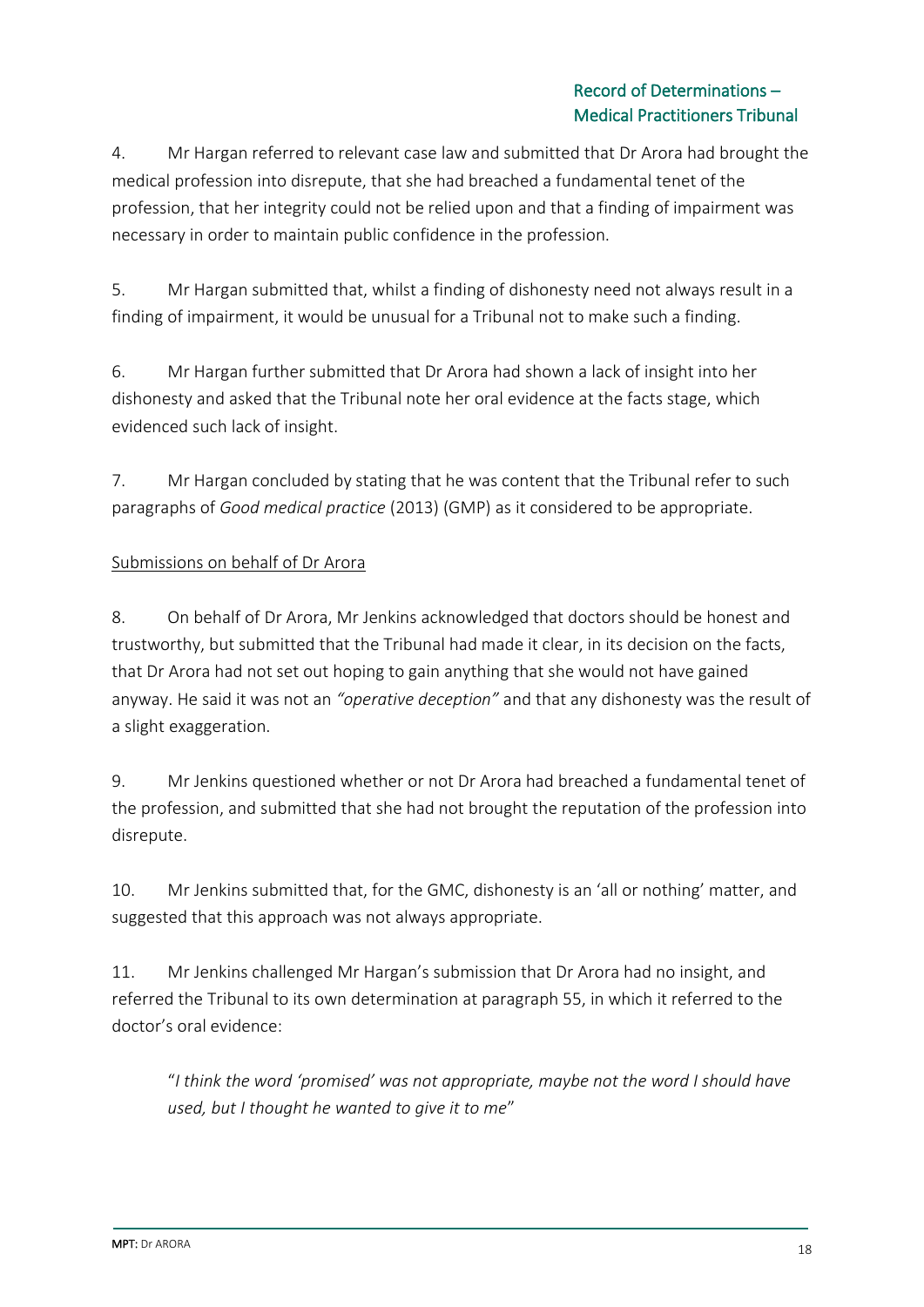12. Mr Jenkins submitted that, whilst Dr Arora had perhaps *'over-egged'* her claim that Dr B had promised her a laptop, the Tribunal could conclude that this did not amount to serious misconduct.

13. Mr Jenkins therefore invited the Tribunal to find that Dr Arora's fitness to practise was not impaired, as of today.

## The Tribunal's Approach

14. The Tribunal reminded itself that, at this stage of proceedings, there is no burden or standard of proof and the decision on impairment is a matter for the Tribunal's judgement alone.

15. In approaching its decision, the Tribunal was mindful of the two-stage process to be adopted. Firstly, whether the facts found proved amounted to misconduct which was serious. Secondly whether a finding of serious misconduct should lead to a finding of current impairment of fitness to practise.

16. The Tribunal had regard to the case of *Roylance v General Medical Council* [2000] 1 AC 311, which set out that:

*'Misconduct is a word of general effect, involving some act or omission which falls short of what would be proper in the circumstances. The standard of propriety may often be found by reference to the rules and standards ordinarily required to be followed by a medical practitioner in the particular circumstances'.*

17. With regard to impairment, the Tribunal had regard to the case of *CHRE v NMC and Grant* [2011] EWHC 927 in which Dame Janet Smith's observations in the *Fifth Report of the Shipman Inquiry* were endorsed. Dame Janet Smith suggested that questions of impairment could be considered in the light of the following considerations:

*'Do our findings of fact in respect of the doctor's misconduct, deficient professional performance, adverse health, conviction, caution or determination show that his/her fitness to practise is impaired in the sense that s/he:*

*a. has in the past acted and/or is liable in the future to act so as to put a patient or patients at unwarranted risk of harm; and/or*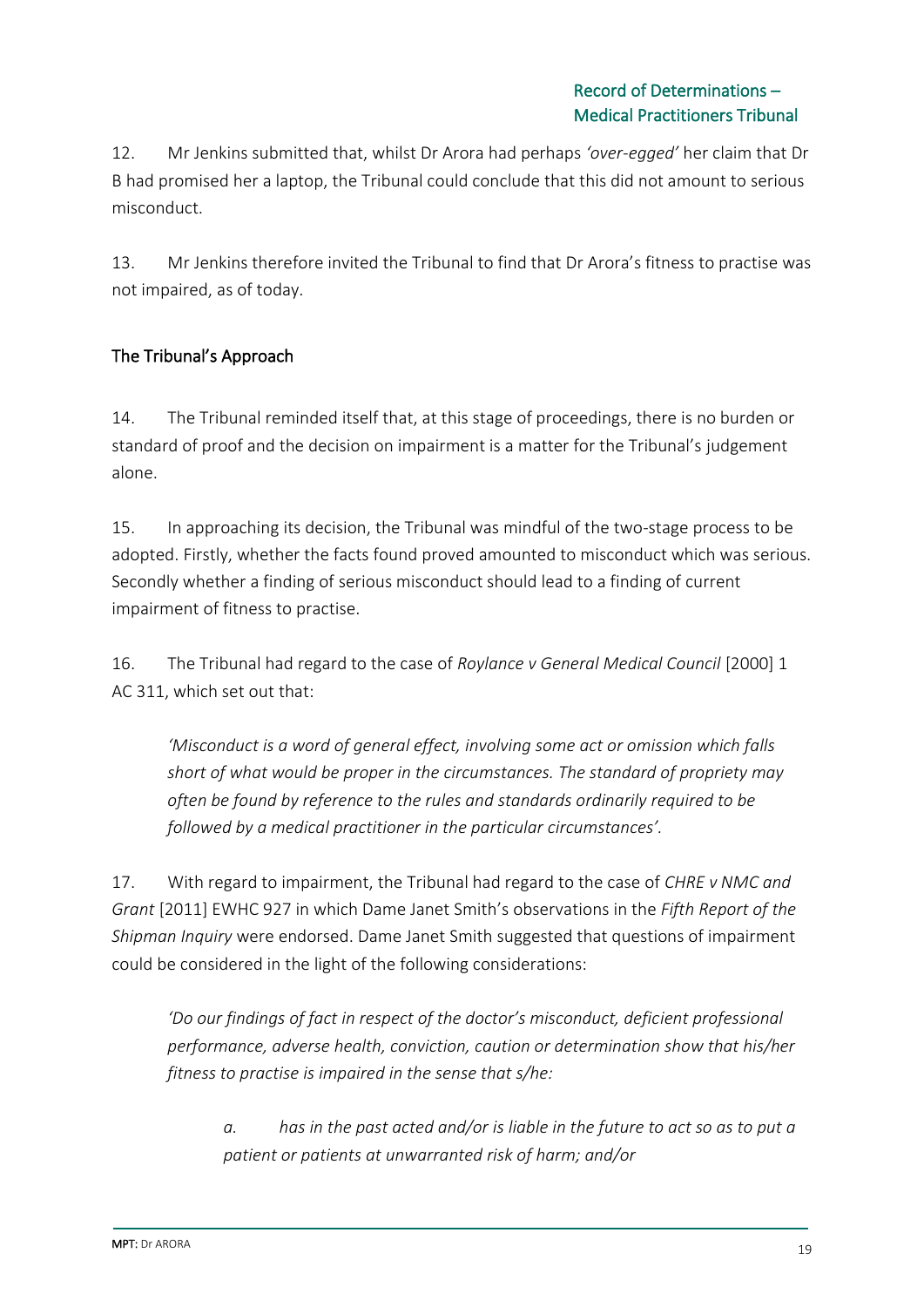*b. has in the past brought and/or is liable in the future to bring the medical profession into disrepute; and/or*

*c. has in the past breached and/or is liable in the future to breach one of the fundamental tenets of the medical profession; and/or*

*d. has in the past acted dishonestly and/or is liable to act dishonestly in the future.'*

### The Tribunal's Determination on Impairment

### **Misconduct**

18. The Tribunal has already determined that Dr Arora's use of the word *'promised',* knowing that no such promise was made, constituted dishonesty. It concluded that this was in breach of three paragraphs of GMP.

*'1 Patients need good doctors. Good doctors make the care of their patients their first concern: they are competent, keep their knowledge and skills up to date, establish and maintain good relationships with patients and colleagues, are honest and trustworthy, and act with integrity and within the law.'*

*'65 You must make sure that your conduct justifies your patients' trust in you and the public's trust in the profession.'*

*'68 You must be honest and trustworthy in all your communication with patients and colleagues. This means you must make clear the limits of your knowledge and make reasonable checks to make sure any information you give is accurate.'*

19. The Tribunal noted the use of the word 'must' in paragraphs 65 and 68, and reminded itself that in GMP 'you must' is used for an overriding duty or principle.

20. Whilst the Tribunal had regard to its finding that Dr Arora's dishonesty was confined to the use of a single word on a single occasion, it determined that a breach of an overriding duty or principle, particularly in relation to dishonesty, did constitute misconduct which was serious.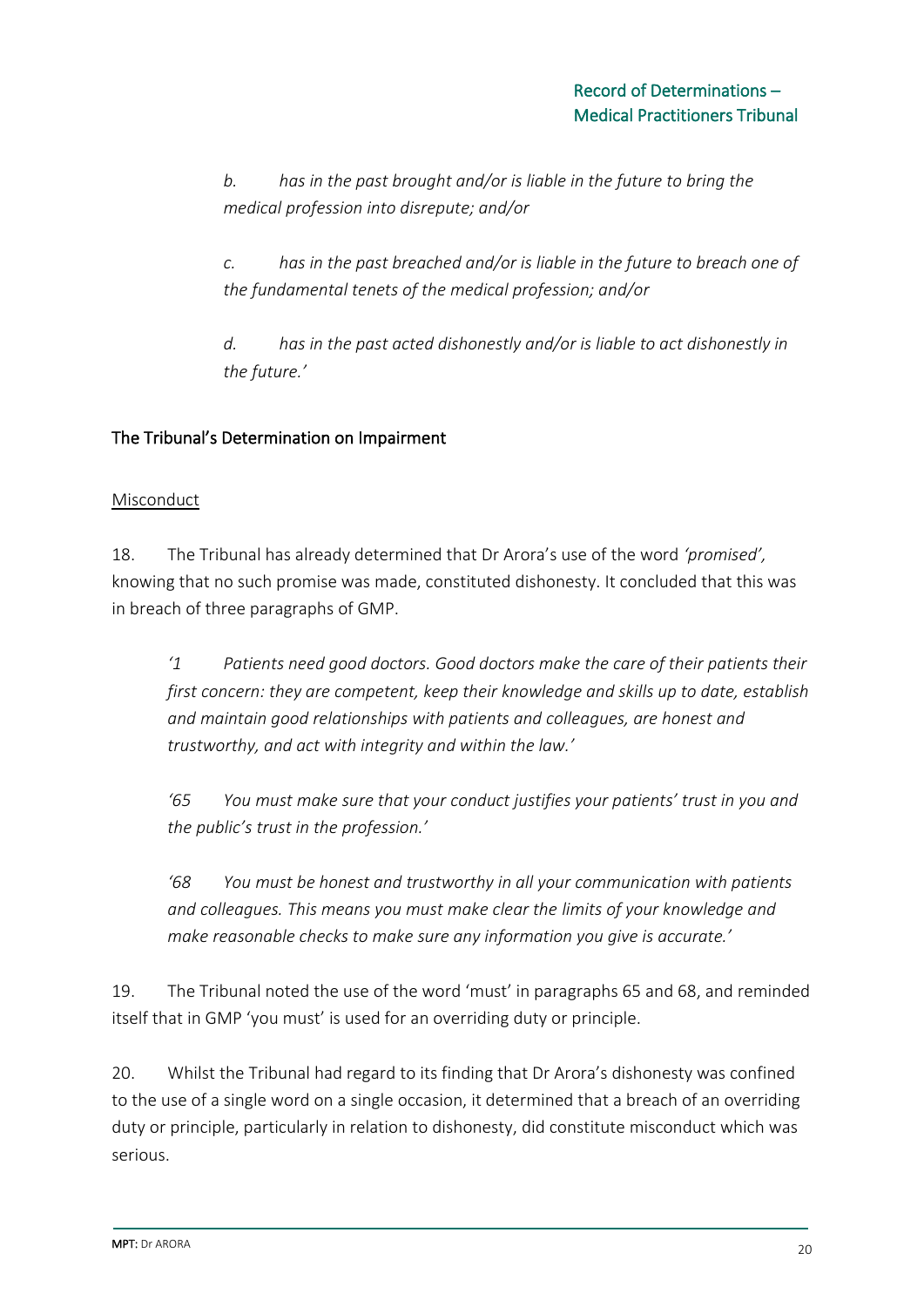#### Impairment

21. Having determined that Dr Arora's dishonesty, albeit in the context of an exaggeration, did amount to misconduct which was serious, the Tribunal went on to consider whether or not her fitness to practise was currently impaired.

22. The Tribunal considered that any finding of dishonesty was difficult to remediate. Since Dr Arora has not, as yet, acknowledged that her reference to a promise, when no such promise had been made, did amount to dishonesty, she has not yet taken steps towards remediation. However, having found that Dr Arora was not, generally, a dishonest person the Tribunal did not consider it likely that there would be any repetition.

23. The Tribunal did recognise that Dr Arora had some insight into her misconduct. She has acknowledged that her use of the word *'promised'* was inappropriate, and that she should not have said that. It did not, however, find that her insight was fully developed, and reminded itself of her evasiveness when giving evidence in that context.

24. Both Mr Hargan and Mr Jenkins agreed that Dr Arora had not caused any risk to patients, and the Tribunal was also in agreement with that point. However, dishonesty, whether or not in the context of a single exaggeration, does, in the Tribunal's view, bring the medical profession into disrepute. Honesty is also regarded as a fundamental tenet of the medical profession.

25. The Tribunal had regard to the overarching objective set out in the Medical Act 1983:

- to protect, promote and maintain the health, safety and well-being of the public;
- to promote and maintain public confidence in the medical profession, and to promote; and
- maintain proper professional standards and conduct for members of that profession.

26. As both Mr Hargan and Mr Jenkin agreed, limbs two and three were relevant to this case. The Tribunal has a responsibility to promote and maintain public confidence in the medical profession, and to promote and maintain proper standards of conduct for members of the profession.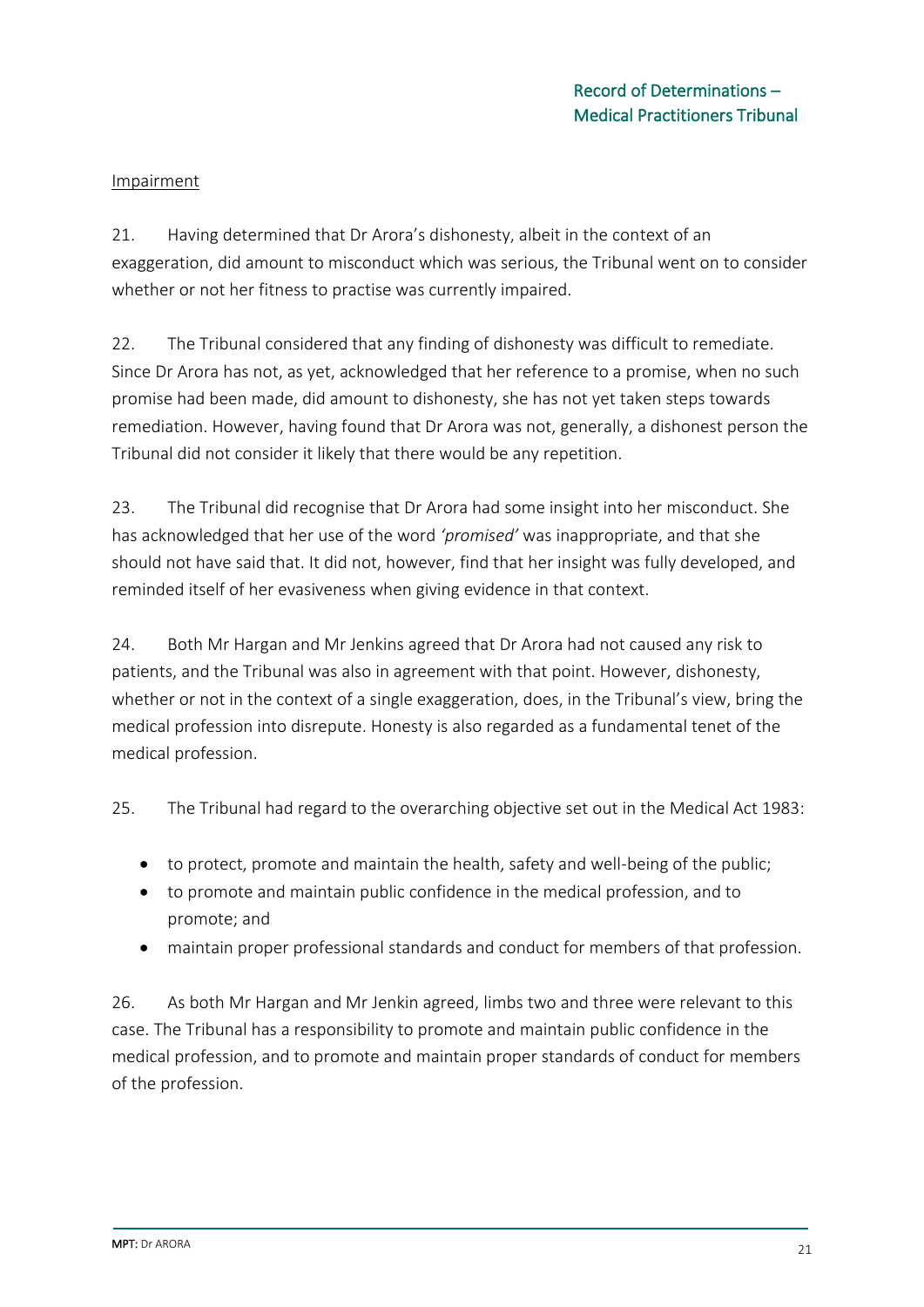27. In carrying out that responsibility the Tribunal concluded that a finding of impaired fitness to practise was necessary in this case, and that the public interest would not be maintained if such a finding were not made.

28. Accordingly, the Tribunal determined that Dr Arora's fitness to practise was impaired by reason of her misconduct.

### Determination on Sanction - 12/05/2022

1. Having determined that Dr Arora's fitness to practise is impaired by reason of misconduct, the Tribunal now has to decide in accordance with Rule 17(2)(n) of the Rules on the appropriate sanction, if any, to impose.

### The Evidence

2. The Tribunal has taken into account evidence received during the earlier stages of the hearing where relevant to reaching a decision on sanction.

### **Submissions**

### Submissions on behalf of the GMC

3. On behalf of the GMC, Mr Hargan submitted that patients must be able to trust doctors and that the appropriate sanction in this case was suspension. He referred the Tribunal to the relevant paragraphs of the *Sanctions Guidance* (2020) (SG) in relation to the sanctions available.

4. Mr Hargan submitted that there were mitigating features in this case and acknowledged that Dr Arora was a person of good character; had some insight and that no previous disciplinary measures had been taken against her. He stated that in those circumstances removal from the register was not necessary and that her misconduct was not incompatible with continued registration. However, he asserted that a signal had to be sent out to in order to maintain public confidence in the profession and that the doctor's interest had to be balanced with the public interest.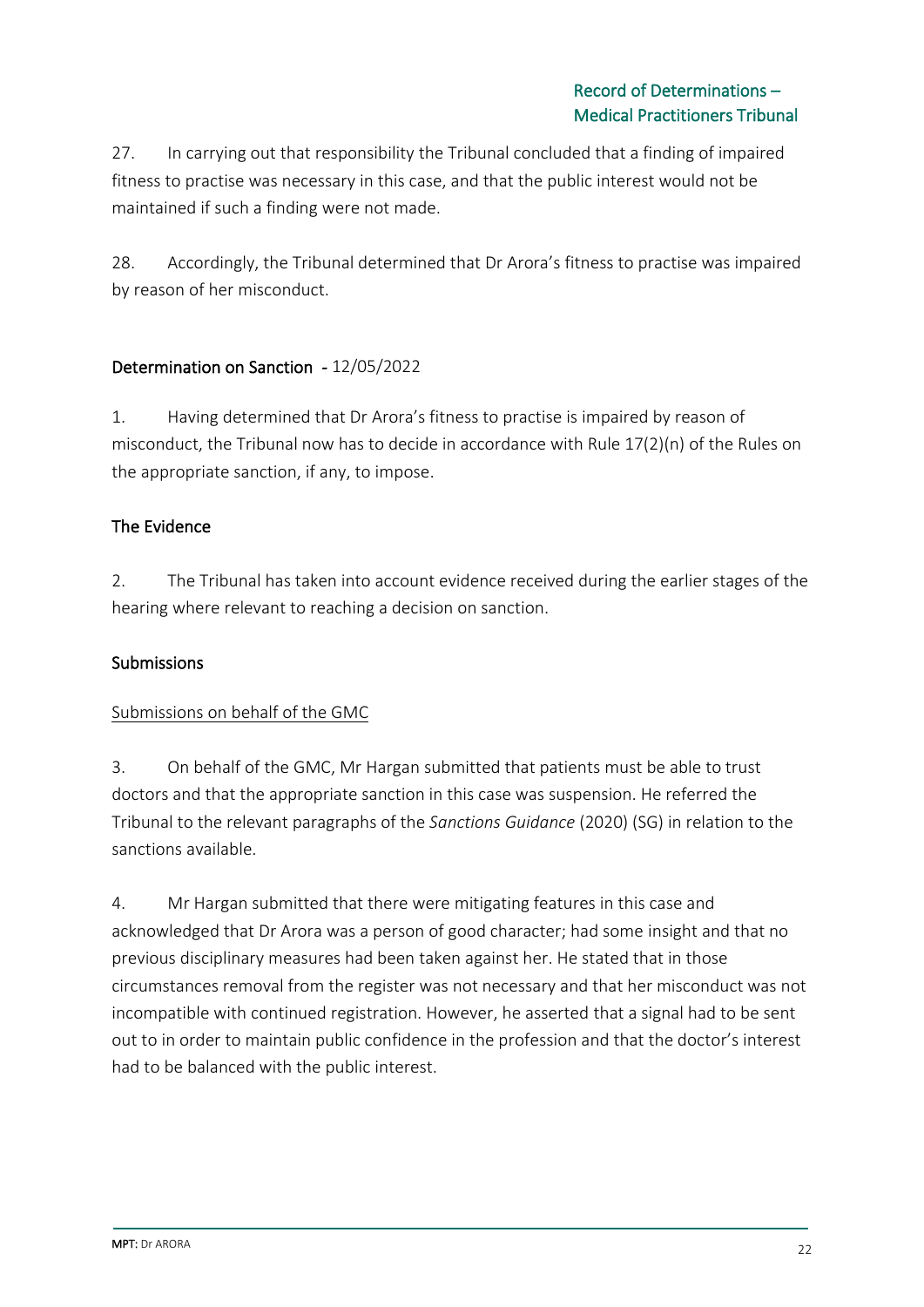5. Mr Hargan submitted that dishonesty was an aggravating feature in this case. He went on to refer the Tribunal to its own findings at the impairment stage; namely, that the doctor's insight was not fully developed.

6. Mr Hargan submitted that no action was not appropriate in this case as there were no exceptional circumstances. Further, he stated that it would not be possible to impose conditions that were workable or measurable as the case involved dishonesty. He concluded by asserting that suspension was the most appropriate way to deal with this case and would send the necessary signal to the public and profession that dishonesty was not acceptable.

### Submissions on behalf of Dr Arora

7. Mr Jenkins, on behalf of Dr Arora, invited the Tribunal to take no action, stating that her misconduct was a wholly isolated incident against a background of an impeccable career and that there was no suggestion that she had done anything of a similar nature either before or since the incident.

8. Mr Jenkins submitted that it was difficult to think of a less serious act of dishonesty and stated that the doctor's misconduct had arisen from the use of just one word. He suggested that the dishonesty involved was not an *"operative deception",* but was at the very bottom of the scale of dishonesty. That, he said, must surely put this misconduct in the exceptional category.

9. Mr Jenkins emphasised that Dr Arora was not a dishonest person, but had merely said a single dishonest thing, and did not pose a risk to the public. Further, he stated that she had not set out to gain any advantage by her dishonesty and that there was no consequent disadvantage to anyone or to any organisation.

10. Mr Jenkins said that Dr Arora already had a finding of impairment against her registration which would mark the misconduct, and questioned whether *'things needed to be taken further'* by the imposition of a sanction.

11. Mr Jenkins submitted that if the Tribunal decided not to take no action, then a short period of suspension would be appropriate in this case and asserted that a longer period of suspension would not be justified and would result in financial difficulties and de-skilling for the doctor.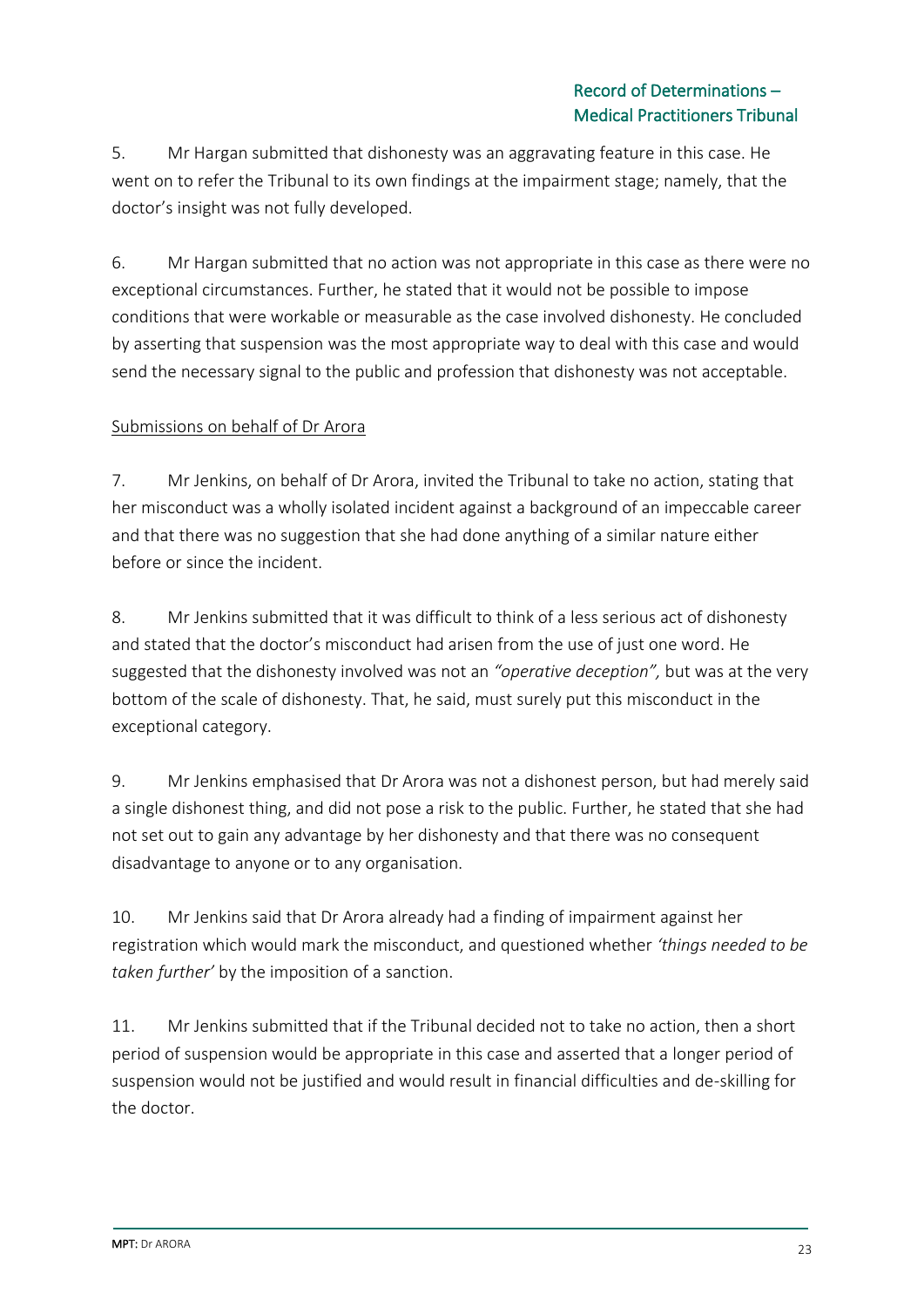12. Mr Jenkins did allude to personal difficulties that Dr Arora may have been going through around the time of the incident but stated that the doctor was a private person who did not want any such difficulties discussed in the public domain.

13. Mr Jenkins concluded by submitting that, if the Tribunal decided that the overarching objective obliged it to take action, then it should impose the shortest period of suspension. However, he questioned whether, in order to maintain standards, it was really necessary for doctors, and those who aspire to be doctors, to see that registrants who say one word inappropriately would be suspended.

## The Tribunal's Determination on Sanction

14. The decision as to the appropriate sanction to impose, if any, is a matter for this Tribunal exercising its own judgement. There is no burden or standard of proof at this stage. It recognised that every case will necessarily turn on its own facts.

15. In reaching its decision, the Tribunal gave careful consideration to the SG. It has borne in mind that the purpose of a sanction is not to be punitive although it may have a punitive effect.

16. The Tribunal has borne in mind that in deciding what sanction, if any, to impose, it should consider the sanctions available, starting with the least restrictive.

17. Throughout its deliberations, the Tribunal has taken into account the overarching objective, and applied the principle of proportionality, balancing Dr Arora's interests with the public interest.

18. The Tribunal has taken into account its earlier determinations on the facts and on impairment, the SG and GMP, the submissions of Mr Hargan on behalf of the GMC, and the submissions of Mr Jenkins on behalf of Dr Arora.

### Mitigating and Aggravating Factors

19. The Tribunal first considered the mitigating factors:

• Dr Arora has not previously been found to have impaired fitness to practise;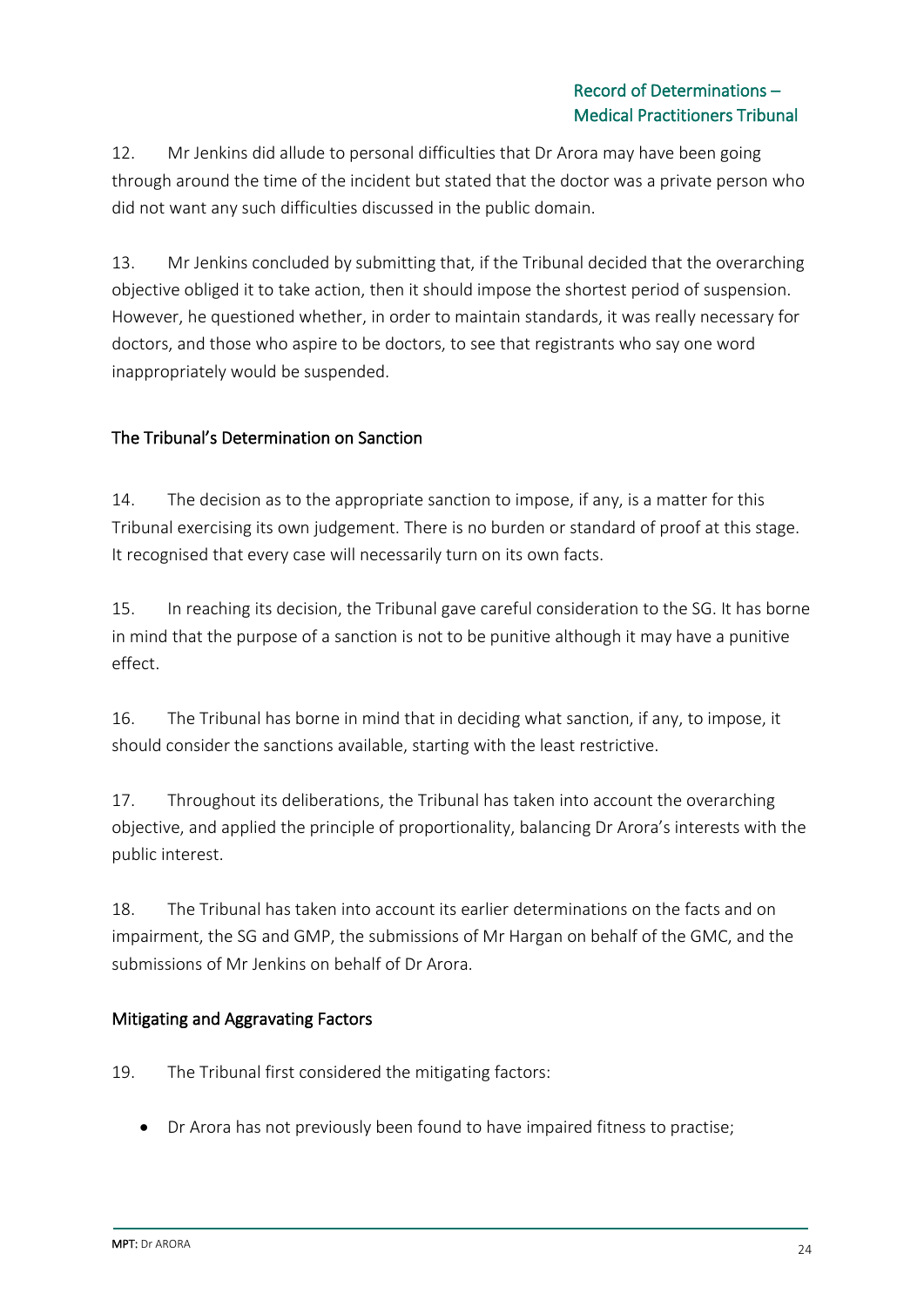- The Tribunal has noted the evidence of both Dr Arora herself and of Dr B, with reference to personal and professional matters which she experienced at the time of her misconduct. Dr Arora declined to elaborate on these issues. In the absence of any further evidence the Tribunal did accept that there was a degree of mitigation, but could only attach limited weight to personal and professional matters as a mitigating factor;
- There has been a lapse of time, amounting to approximately two and half years, since the incident, during which no further issues have occurred; and
- The Tribunal received two testimonials from former colleagues at Mastercall, and it noted, in particular, Dr D's statement that *"she has strong moral principles".*
- 20. The Tribunal then considered any aggravating factors in relation to Dr Arora's case:
	- The Tribunal noted paragraph 56 a of the SG:

*'56 Tribunals are also likely to take more serious action where certain conduct arises in a doctor's personal life, …:*

> *a issues relating to probity – ie being honest and trustworthy and acting with integrity…'*

However, as dishonesty was, itself, the misconduct which the Tribunal found proved, it did not consider that this sub-paragraph should, in fairness, amount to a further aggravating factor.

### No Action

21. The Tribunal considered each sanction in ascending order of seriousness starting with the least restrictive.

22. The Tribunal first considered whether to conclude the case by taking no action.

23. The Tribunal noted Mr Jenkins' submission that the facts of this case were exceptional. In that context, he submitted that none of the factors set out in paragraph 120 – 128 of the SG, 'Considering dishonesty', were applicable in this case. The Tribunal accepted Mr Jenkins' points on those paragraphs of the SG, but concluded that this did not, in itself, mean that there were exceptional circumstances.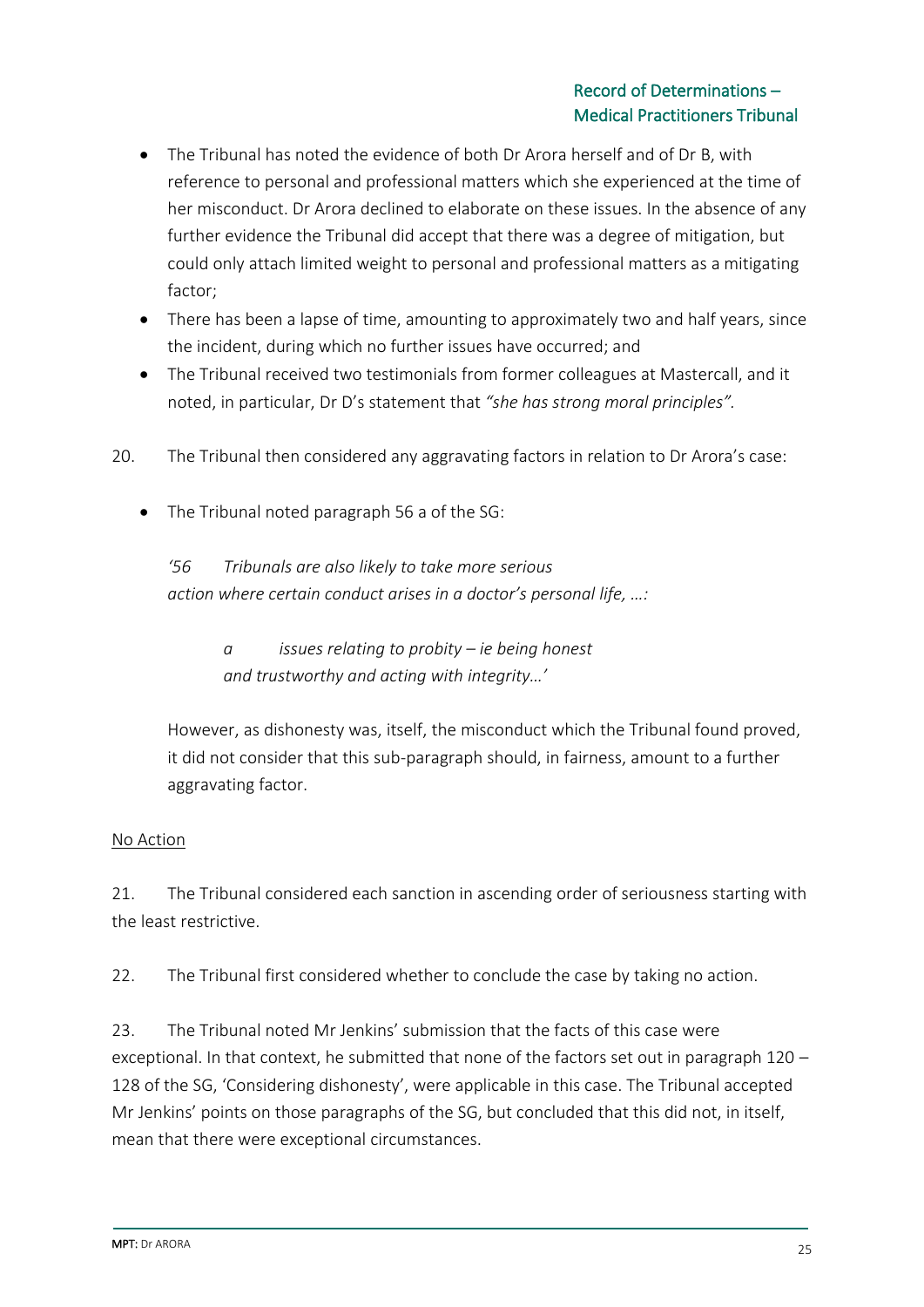24. The Tribunal determined that to take no action would be inappropriate. It did not consider that there were any exceptional circumstances that would justify such a course. It determined that it would not be sufficient, proportionate nor in the public interest to conclude the case by taking no action.

### Conditions

25. The Tribunal next considered whether it would be appropriate to impose conditions on Dr Arora's registration. It bore in mind that any conditions imposed should be appropriate, proportionate, workable and measurable. It had regard to paragraph 81 of the SG:

- *'81 Conditions might be most appropriate in cases:* 
	- *a involving the doctor's health*
	- *b Involving issues around the doctor's performance*

*c where there is evidence of shortcomings in a specific area or areas of the doctor's practice* 

*d where a doctor lacks the necessary knowledge of English to practise medicine without direct supervision.'*

26. The Tribunal noted that none of these examples applied to this case. It also noted that both Mr Hargan and Mr Jenkins submitted that conditions were inappropriate following a finding of dishonesty.

27. In the circumstances the Tribunal determined that a period of conditional registration would not be sufficient to promote and maintain proper standards of conduct for members of the medical profession, and that it would be inappropriate given the nature of Dr Arora's misconduct.

### **Suspension**

28. The Tribunal then went on to consider whether imposing a period of suspension on Dr Arora's registration would be appropriate and proportionate.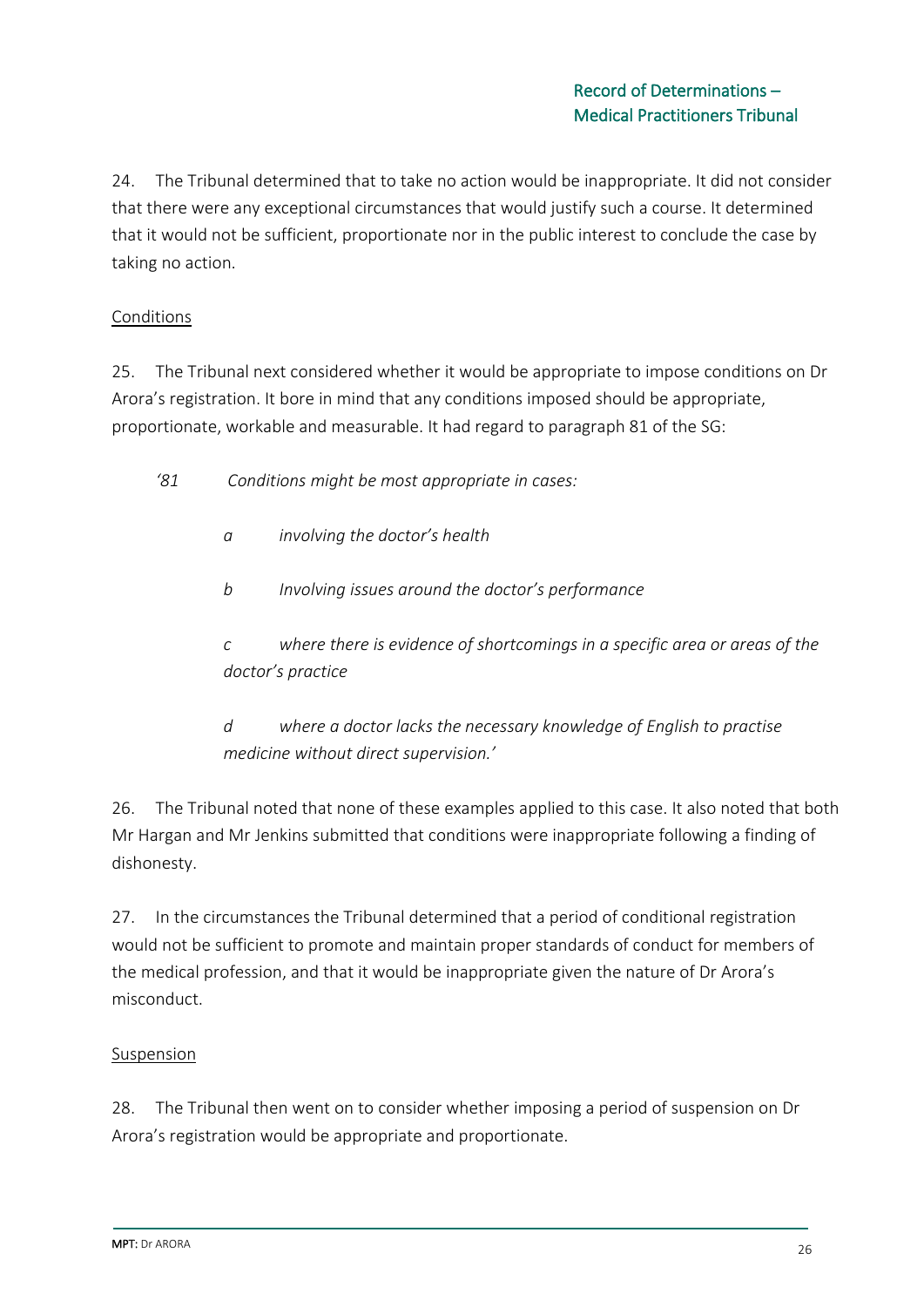29. The Tribunal took account of the following paragraphs of the SG:

*'91 Suspension has a deterrent effect and can be used to send out a signal to the doctor, the profession and public about what is regarded as behaviour unbefitting a registered doctor. Suspension from the medical register also has a punitive effect, in that it prevents the doctor from practising (and therefore from earning a living as a doctor) during the suspension, although this is not its intention.'*

*'92 Suspension will be an appropriate response to misconduct that is so serious that action must be taken to protect members of the public and maintain public confidence in the profession. A period of suspension will be appropriate for conduct that is serious but falls short of being fundamentally incompatible with continued registration (ie for which erasure is more likely to be the appropriate sanction because the tribunal considers that the doctor should not practise again either for public safety reasons or to protect the reputation of the profession).'*

*'97 Some or all of the following factors being present (this list is not exhaustive) would indicate suspension may be appropriate.*

*a A serious breach of Good medical practice, but where the doctor's misconduct is not fundamentally incompatible with their continued registration, therefore complete removal from the medical register would not be in the public interest. However, the breach is serious enough that any sanction lower than a suspension would not be sufficient to protect the public or maintain confidence in doctors.*

*…*

*f No evidence of repetition of similar behaviour since incident.'*

30. The Tribunal determined that a period of suspension would be sufficient to uphold the overarching objective.

31. In considering the length of the period of suspension the Tribunal attached significant weight to the fact that Dr Arora's misconduct was a single incident in relation to the use of a single word, with no evidence of any other similar episodes of dishonesty before or after the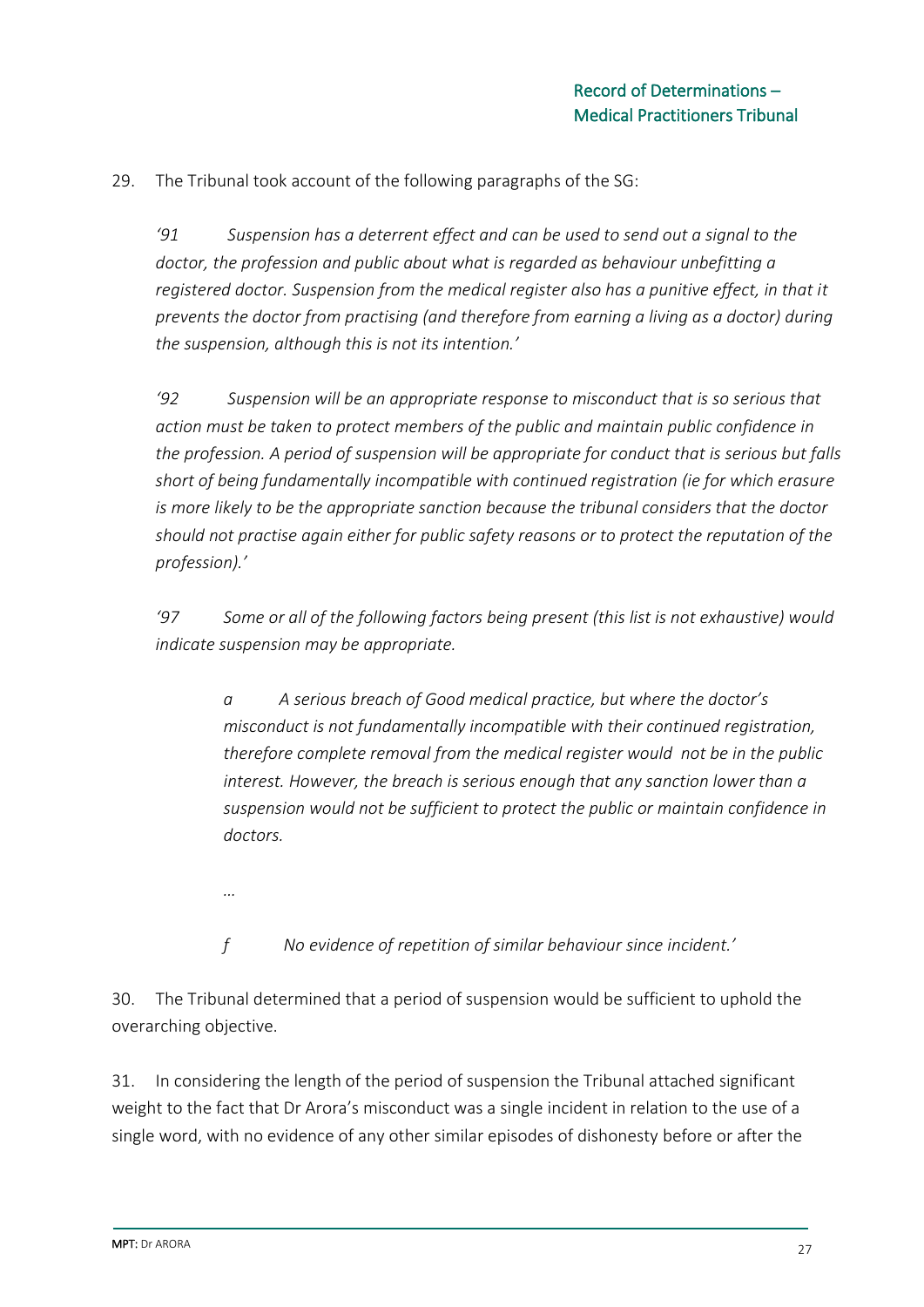### Record of Determinations – Medical Practitioners Tribunal

event. Further, it considered that her misconduct on the relevant occasion was out of keeping with her general good character. The Tribunal took into account the mitigating factors it had identified and concluded that suspension for one month would be sufficient to mark the seriousness of her misconduct.

32. The Tribunal concluded that this period would send an appropriate message to the medical profession and to the wider public that Dr Arora's misconduct, albeit relating to a single fleeting moment of dishonesty and not a planned deception, was not acceptable and that a short period of suspension would adequately reflect the seriousness of her behaviour.

33. Suspension for one month represented an appropriate balance between upholding the overarching objective and providing an opportunity for Dr Arora to return to practice, recognising that her misconduct was momentary and out of character.

34. The Tribunal determined that a reasonable and fully informed member of the public, aware of all of the facts of the case, would regard a one-month suspension as a sufficient marker of the gravity of her misconduct.

35. The Tribunal further determined that it was not necessary to direct a review of Dr Arora's case as it considered that the risk of repetition was unlikely.

## Determination on Immediate Order - 12/05/2022

1. Having determined that a one-month suspension was the appropriate sanction, the Tribunal has considered, in accordance with Rule 17(2)(o) of the Rules, whether Dr Arora's registration should be subject to an immediate order.

## Submissions

## Submissions on behalf of the GMC

2. Mr Hargan submitted that the GMC did not seek an immediate order.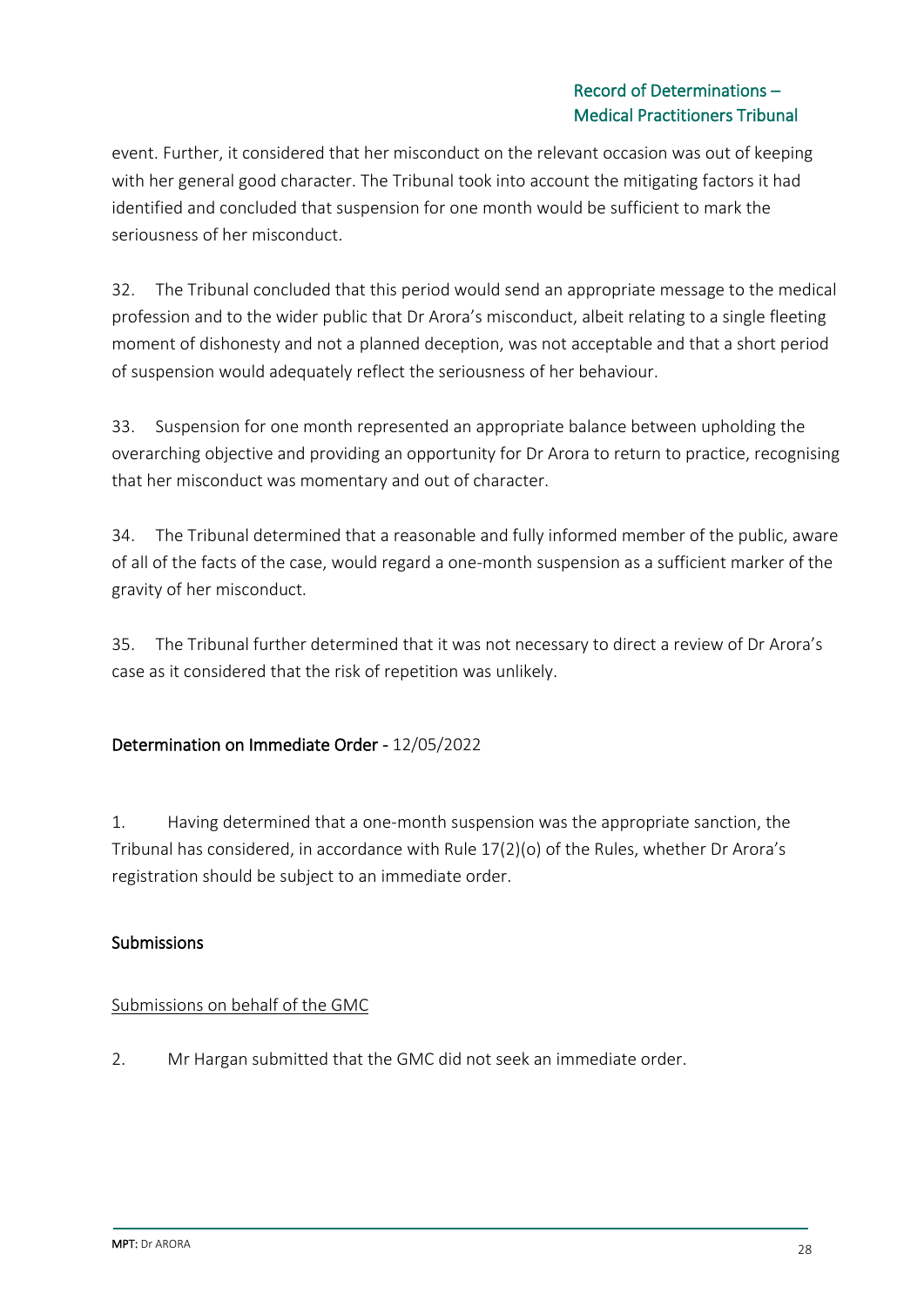#### Submissions on behalf of Dr Arora

3. Mr Jenkins submitted that imposing an immediate order was neither necessary nor appropriate in this case and noted that there are no issues in relation to patient safety.

4. Mr Jenkins submitted that immediate orders were normally made where there were issues in relation to patient safety or *"where the doctor is a menace"*. He added that the imposition of an immediate order would result in a longer period of suspension were the doctor to appeal.

### The Tribunal's Determination

5. In reaching its decision, the Tribunal referred to the relevant paragraphs of the SG. It exercised its own judgement and had regard to the principle of proportionality.

6. The Tribunal considered paragraph 172 of the SG which states:

*'172 The tribunal may impose an immediate order if it determines that it is necessary to protect members of the public, or is otherwise in the public interest, or is in the best interests of the doctor...'*

7. The Tribunal considered that no issues in relation to patient safety had been identified in this case. Dr Arora is a competent clinician, and there is no necessity to protect the public.

8. The Tribunal determined that it was neither in the public interest nor in Dr Arora's interest to impose an immediate order.

9. This means that Dr Arora's registration will be suspended 28 days from the date on which written notification of this decision is deemed to have been served, unless she lodges an appeal. If Dr Arora does lodge an appeal she will remain free to practise unrestricted until the outcome of any appeal is known.

10. That concludes this case.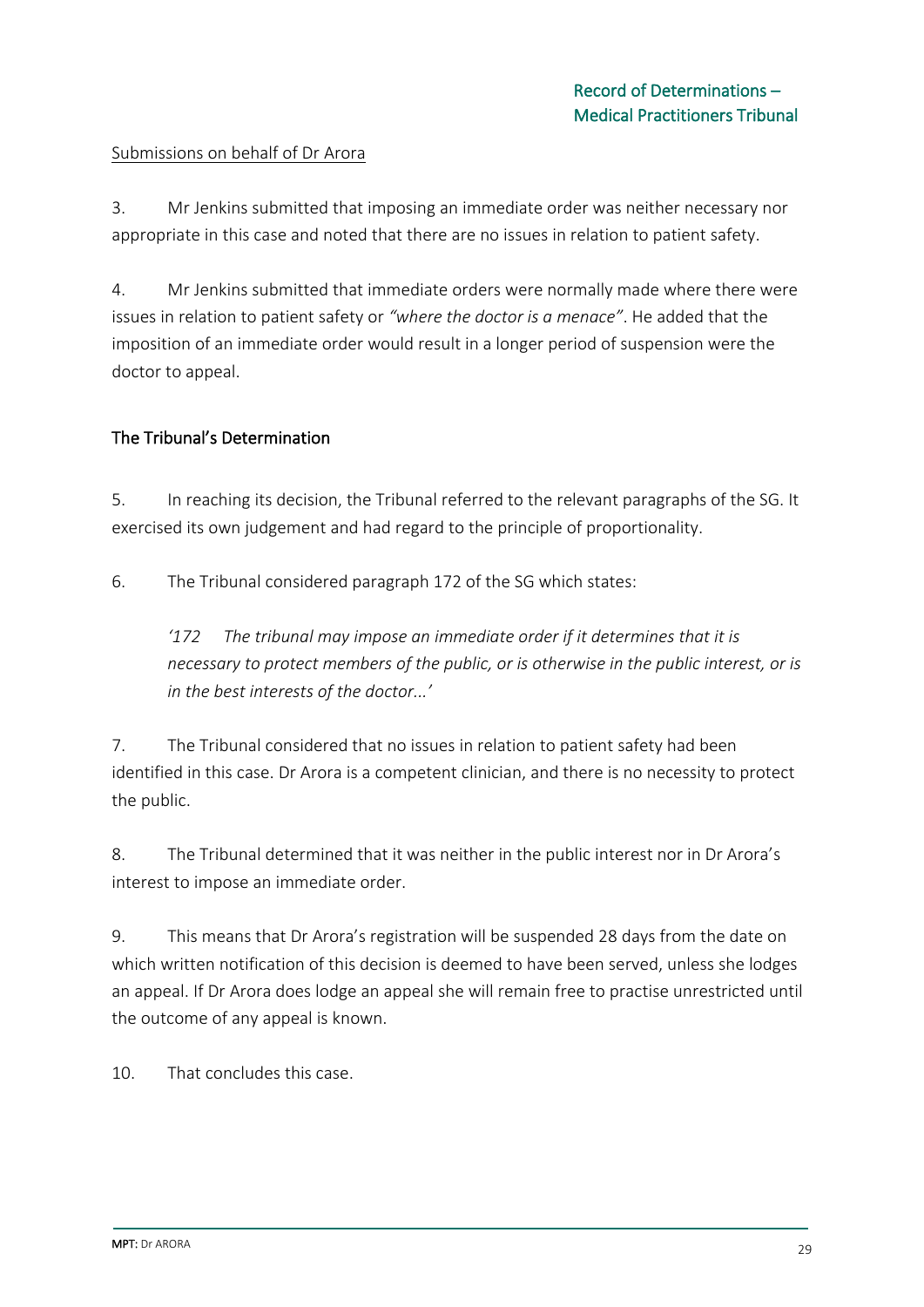#### ANNEX A – 06/05/2022

### Application pursuant to Rule 17(2)(g)

1. At the close of the GMC's case Mr Jenkins, Counsel, on behalf of Dr Arora, made an application pursuant to Rule 17(2)(g) of the General Medical Council (Fitness to Practise Rules) 2004, as amended ('the Rules'). His application was in respect of paragraph 4 of the Allegation, which alleged dishonesty in relation to paragraphs 2 and 3. He invited the Tribunal to determine that the GMC had adduced insufficient evidence upon which it could properly find that paragraph proved.

#### Submission on behalf of Dr Arora

2. Mr Jenkins reminded the Tribunal that it had seen an email from Dr B to Dr Arora, dated 24 December 2019. That email included the following:

*"We don't have any laptops at present, but I will note your interest when the next roll out happens.*

*Technology is advancing, we may soon be able to allow clinicians to use their own computers, watch this space."*

3. He also referred the Tribunal to the transcript of a telephone call made by Dr Arora on 30 December 2019, during which she spoke to Mr C, a representative of the IT Department at Mastercall. He acknowledged that Dr Arora had referred to Dr B having "*promised*" that she could have a laptop, but submitted that, in relation to the entirety of the telephone call, noone could say that she was attempting to "*trick or bully*" the IT Department.

4. By reference to different sections of the transcript Mr Jenkins submitted that it was "*obvious*" that Dr Arora was indicating that Dr B should be involved in the decision as to whether or not she was to be issued with a laptop, and that she wanted him to be involved.

5. Mr Jenkins submitted that Dr Arora was not "*sliding it past*" the IT Department, and that she had not said that Dr B had authorised her to have a laptop. In that context he referred the Tribunal to an email Dr Arora had sent to Dr B on 31 December 2019, in which she informed him that a laptop had been set aside for her and that it was "*waiting your authorisation*".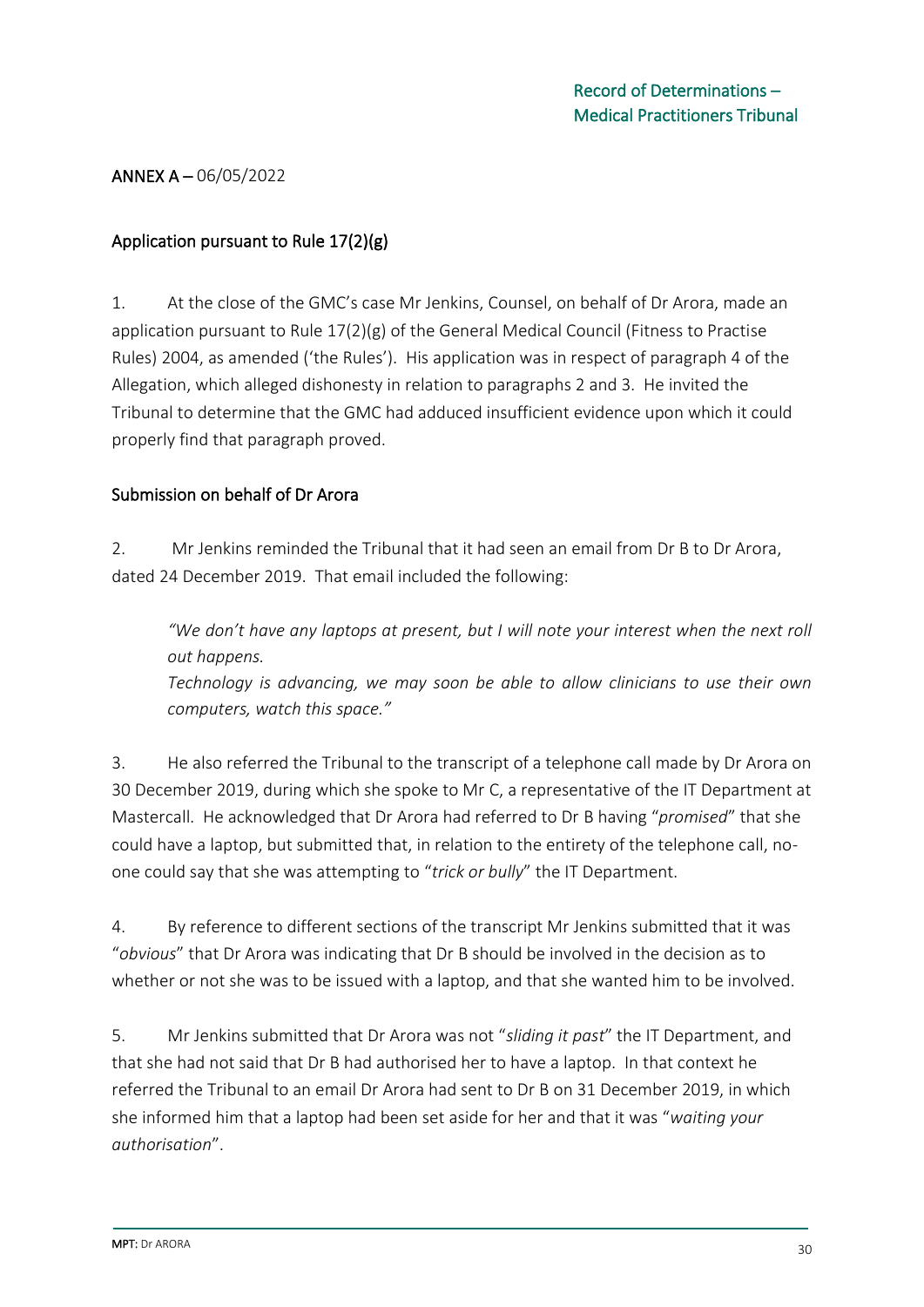6. Mr Jenkins submitted that, taking the GMC evidence at its highest, the Tribunal could not reach the conclusion that Dr Arora had been dishonest.

## Submission on behalf of the GMC

7. Mr Hargan, on behalf of the GMC, submitted that there was clear evidence of dishonesty on Dr Arora's part, and that the Tribunal should hear all of the evidence before considering that part of the Allegation. He said that the matter of her reliability as a witness was of "*paramount importance*", and that the reasonableness of her belief should be tested by cross-examination.

8. He reminded the Tribunal of the test set out in *Ivey v Genting Casinos (UK) Limited*  [2017] UKSC 67, and asserted that Dr Arora's subjective belief as to the facts should be properly tested.

9. Mr Hargan submitted that Dr B's email to Dr Arora was "*entirely unambiguous*", and that its content was reinforced by Dr B's oral evidence. The words "*I will note your interest*", he submitted, could not "*in any way, shape or form*" amount to Dr B having said that Dr Arora was going to get a laptop, nor justify her telephoning the IT Department and saying that she had been "*promised*" one. He also reminded the Tribunal of the further comment in the email, to the effect that clinicians may soon be allowed to use their own computers.

10. Mr Hargan stated that the Tribunal could draw the reasonable inference that Dr Arora was attempting to "*get round*" the procedure for acquiring a laptop, set out by Mr C. He submitted that Dr Arora's conduct was "*clearly dishonest*".

## The Tribunal's Approach

11. The Tribunal had regard to Rule 17(2)(g) of the Rules:

*"the practitioner may make submissions as to whether sufficient evidence has been adduced to find some or all of the facts proved and whether the hearing should proceed no further as a result, and the Medical Practitioners Tribunal shall consider any such submissions and announce its decision as to whether they should be upheld".*

12. It reminded itself that, at this stage, its purpose was not to make findings of fact but to determine whether sufficient evidence, taken at its highest, had been presented by the GMC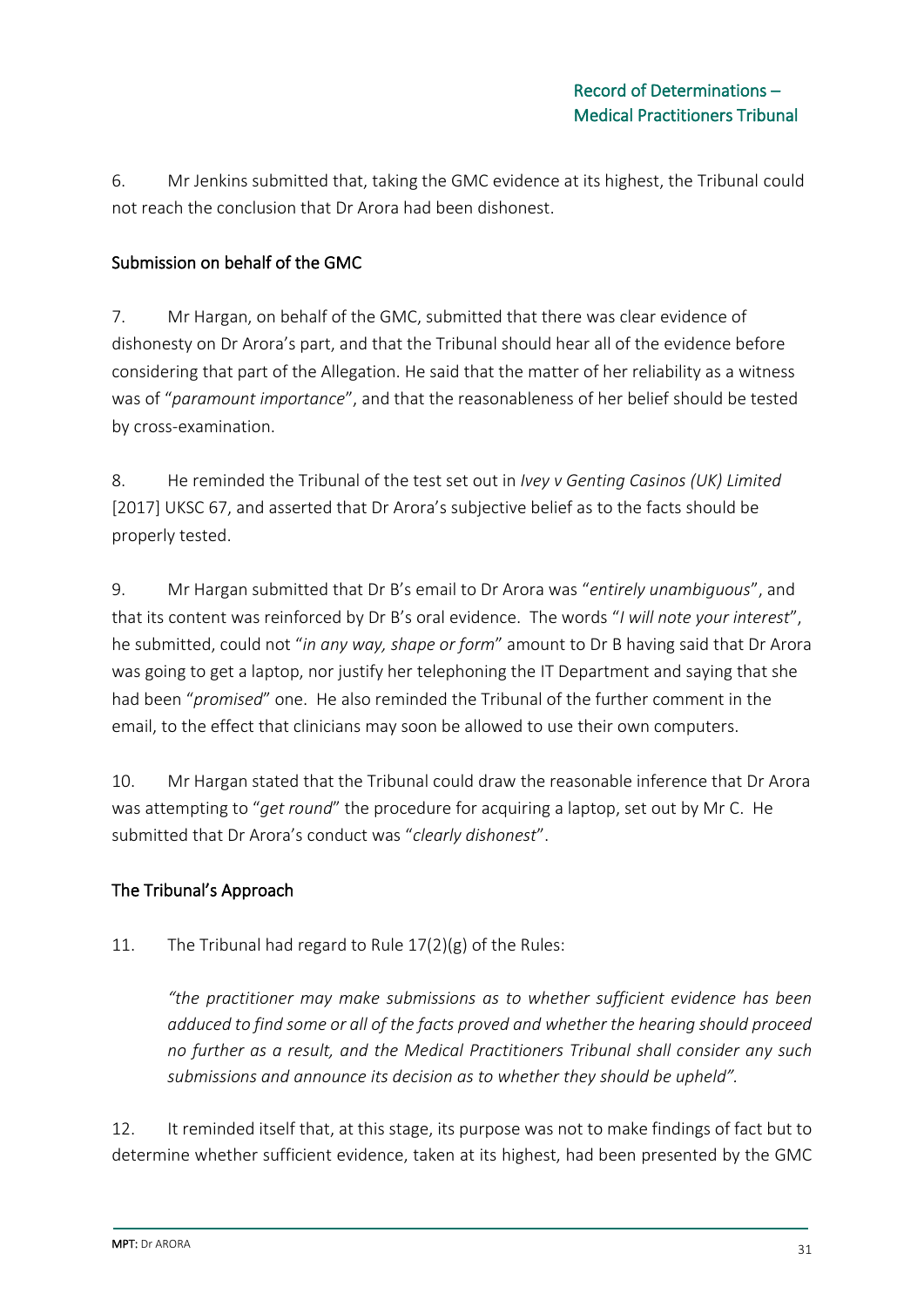such that a Tribunal, correctly directed as to the law, could properly find the relevant paragraphs proved to the civil standard.

13. The Tribunal considered the submissions of both parties. It also took account of all of the evidence presented to date, both oral and documentary, in reaching its decision.

14. The Tribunal had particular regard to the case of *R v Galbraith* [1981] 1 WLR 1039, which sets out that:

*(1) If there is no evidence that the crime alleged has been committed by the defendant, there is no difficulty. The judge will of course stop the case.* 

*(2) The difficulty arises where there is some evidence but it is of a tenuous character; for example, because of inherent weakness or vagueness, or because it is inconsistent with other evidence.* 

*(a) Where the judge comes to the conclusion that the prosecution evidence, taken at its highest, is such that a jury properly directed could not properly convict upon it, it is his duty, upon a submission being made, to stop the case.* 

*(b) Where, however, the prosecution evidence is such that its strength or weakness depends on the view to be taken of a witness's reliability, or other matters which are generally speaking within the province of the jury and where on one possible view of the facts there is evidence upon which a jury could properly come to the conclusion that the defendant is guilty, then the judge should allow the matter to be tried by the jury. [ ... ] There will always [ ... ] be borderline cases. They can safely be left to the discretion of the judge.'*

15. It also noted that this authority had been applied by the courts to disciplinary proceedings in the case of *Solicitors Regulation Authority v Sheikh* [2020] EWHC 3062 (Admin). In that case Davis LJ held that the key question at the half-time stage is whether, on one possible view of the evidence, there is evidence upon which a reasonable tribunal (not all reasonable tribunals) could find the matter proved when making the final adjudication. If the answer is 'yes', then there is a case to answer.

## The Tribunal's Decision

16. The Tribunal noted the content of Dr B's email, dated 24 December 2019, to Dr Arora, in which he said that there were no laptops available at that time, but that "*I will note your interest when the next roll out happens."*